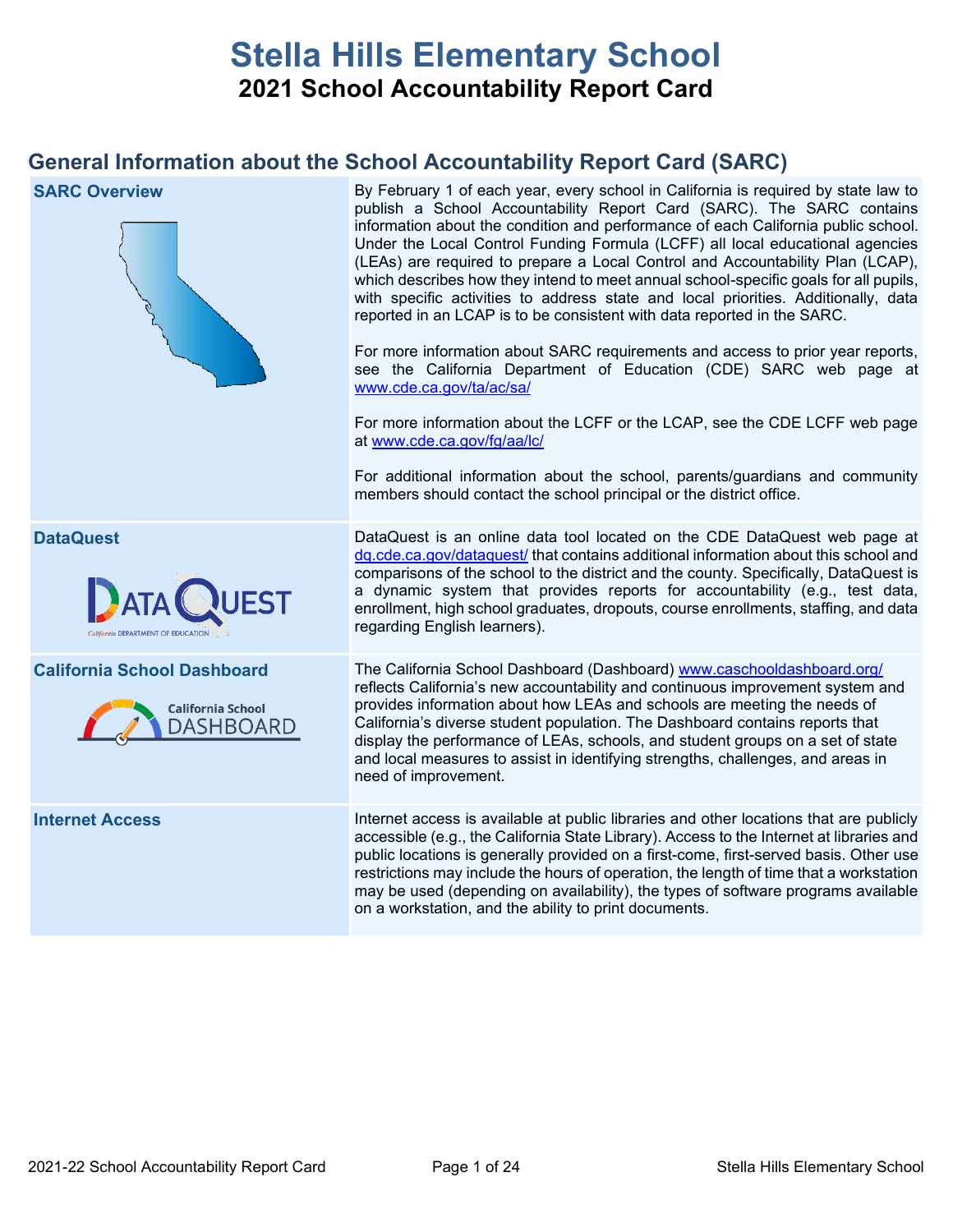# **2021-22 School Contact Information**

| <b>School Name</b>                                 | Stella Hills Elementary School |  |  |  |  |  |
|----------------------------------------------------|--------------------------------|--|--|--|--|--|
| <b>Street</b>                                      | 3800 Jewett Avenue             |  |  |  |  |  |
| City, State, Zip                                   | Bakersfield, CA 93301          |  |  |  |  |  |
| <b>Phone Number</b>                                | 661-631-5320                   |  |  |  |  |  |
| <b>Principal</b>                                   | Steve Robinson                 |  |  |  |  |  |
| <b>Email Address</b>                               | robinsons@bcsd.com             |  |  |  |  |  |
| <b>School Website</b>                              | www.bcsd.com/stellahills       |  |  |  |  |  |
| County-District-School (CDS) Code 15-63321-6109060 |                                |  |  |  |  |  |

| 2021-22 District Contact Information |                                         |  |  |  |
|--------------------------------------|-----------------------------------------|--|--|--|
| <b>District Name</b>                 | <b>Bakersfield City School District</b> |  |  |  |
| <b>Phone Number</b>                  | 661-631-4600                            |  |  |  |
| Superintendent                       | Mark Luque                              |  |  |  |
| <b>Email Address</b>                 | supt@bcsd.com                           |  |  |  |
| <b>District Website Address</b>      | www.bcsd.com                            |  |  |  |

## **2021-22 School Overview**

The School Accountability Report Card was established by Proposition 98, an initiative passed by California voters. As you read the Report Card, you will gain a better understanding of Stella Hills as a school with a record for improvement, a faculty that is professionally skilled and personally committed to meeting the learning needs of students and a student body which is enthusiastic and motivated to perform well.

Stella Hills School, located two blocks west of Memorial Hospital at 3800 Jewett Avenue, serves about 600 students in Transitional Kindergarten through fifth grade.

Our mission is to prepare learners emotionally, academically, socially everyday to be productive citizens. Our vision: We are a community dedicated to developing, restoring, and maintaining a positive culture through consistency and social skills where students, parents, and staff can grow.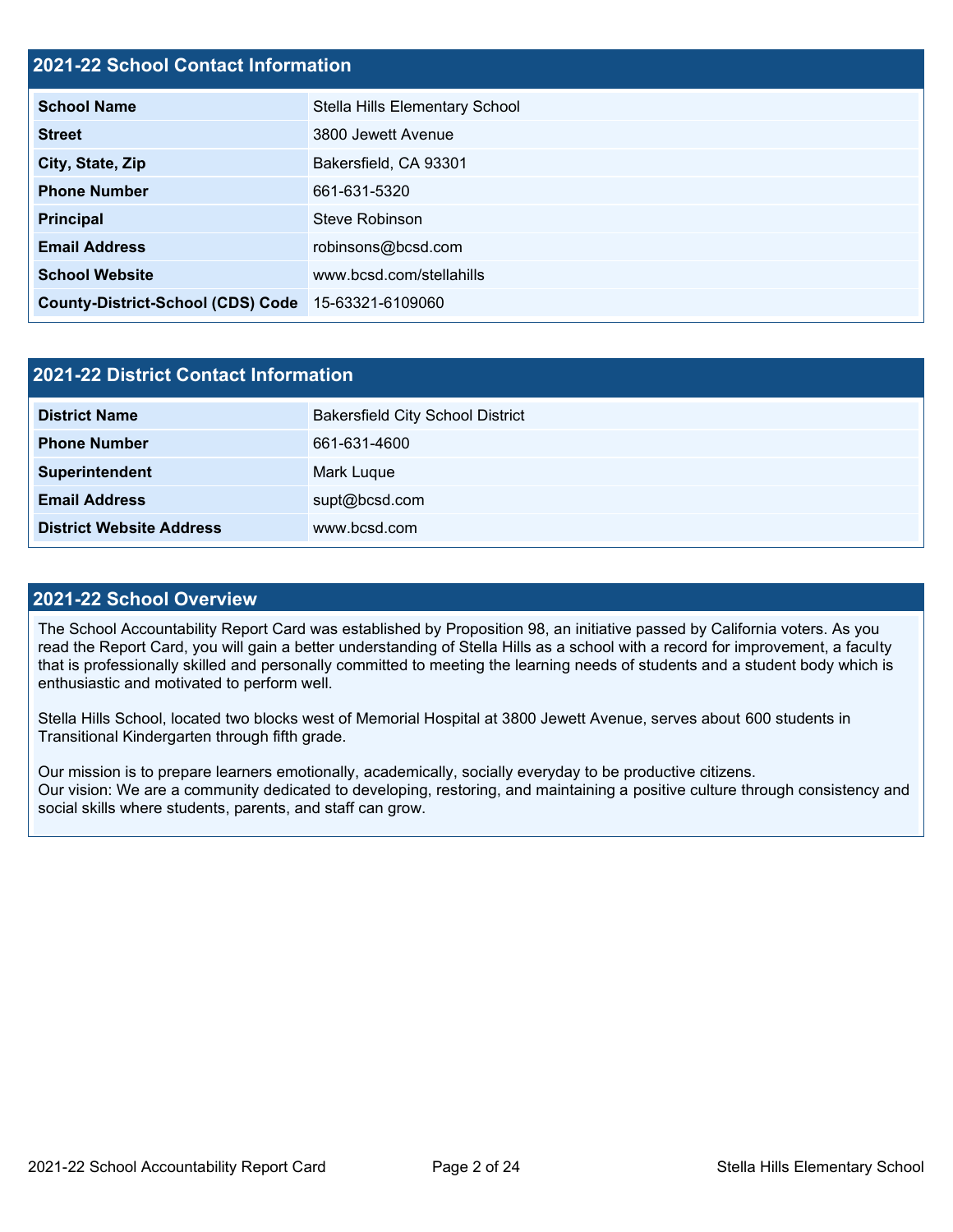# **About this School**

| 2020-21 Student Enrollment by Grade Level |                           |  |  |  |
|-------------------------------------------|---------------------------|--|--|--|
| <b>Grade Level</b>                        | <b>Number of Students</b> |  |  |  |
| Kindergarten                              | 97                        |  |  |  |
| Grade 1                                   | 111                       |  |  |  |
| Grade 2                                   | 93                        |  |  |  |
| Grade 3                                   | 88                        |  |  |  |
| Grade 4                                   | 79                        |  |  |  |
| Grade 5                                   | 82                        |  |  |  |
| Grade 6                                   | 74                        |  |  |  |
| <b>Total Enrollment</b>                   | 624                       |  |  |  |

# **2020-21 Student Enrollment by Student Group**

| <b>Student Group</b>                   | <b>Percent of Total Enrollment</b> |
|----------------------------------------|------------------------------------|
| <b>Female</b>                          | 51.3                               |
| <b>Male</b>                            | 48.7                               |
| American Indian or Alaska Native       | 1.1                                |
| Asian                                  | 0.5                                |
| <b>Black or African American</b>       | 30                                 |
| <b>Filipino</b>                        | 0.8                                |
| <b>Hispanic or Latino</b>              | 55.3                               |
| Native Hawaiian or Pacific Islander    | 0.2                                |
| <b>Two or More Races</b>               | 2.9                                |
| <b>White</b>                           | 9.3                                |
| <b>English Learners</b>                | 11.9                               |
| <b>Foster Youth</b>                    | 0.5                                |
| <b>Homeless</b>                        | 3.8                                |
| <b>Socioeconomically Disadvantaged</b> | 98.1                               |
| <b>Students with Disabilities</b>      | 10.1                               |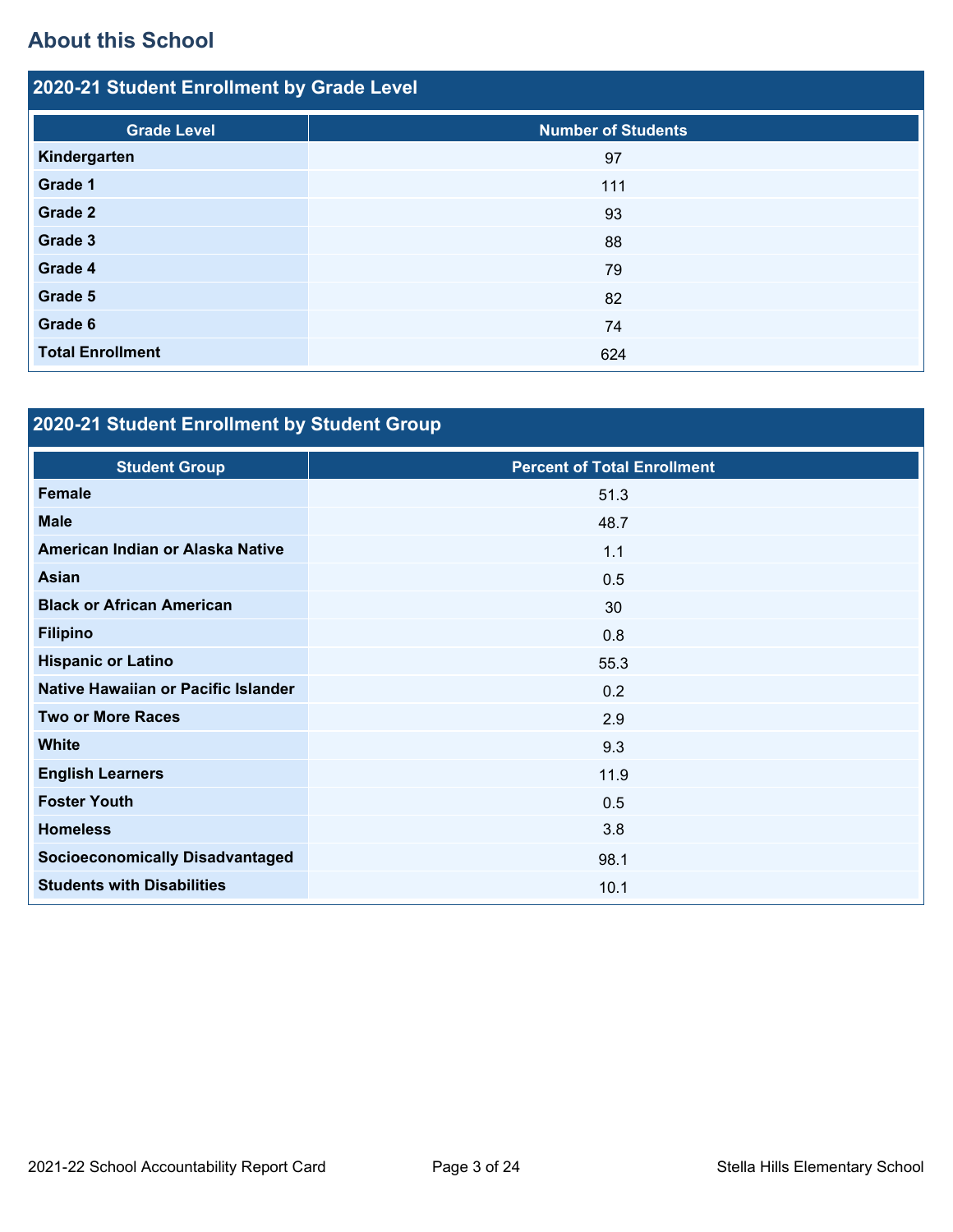# **A. Conditions of Learning State Priority: Basic**

The SARC provides the following information relevant to the State priority: Basic (Priority 1):

- Degree to which teachers are appropriately assigned and fully credentialed in the subject area and for the pupils they are teaching;
	- Pupils have access to standards-aligned instructional materials; and
- School facilities are maintained in good repair

Note: For more information refer to the Updated Teacher Equity Definitions web page at<https://www.cde.ca.gov/pd/ee/teacherequitydefinitions.asp>

## **2019-20 Teacher Preparation and Placement**

| <b>Authorization/Assignment</b>                                                                 | 2019-20 |
|-------------------------------------------------------------------------------------------------|---------|
| Fully (Preliminary or Clear) Credentialed for Subject and Student Placement (properly assigned) |         |
| Intern Credential Holders Properly Assigned                                                     |         |
| Teachers Without Credentials and Misassignments ("ineffective" under ESSA)                      |         |
| Credentialed Teachers Assigned Out-of-Field ("out-of-field" under ESSA)                         |         |
| <b>Unknown</b>                                                                                  |         |
| <b>Total Teaching Positions</b>                                                                 |         |
|                                                                                                 |         |

Note: The data in this table is based on Full Time Equivalent (FTE) status. One FTE equals one staff member working full time; one FTE could also represent two staff members who each work 50 percent of full time. Additionally, an assignment is defined as a position that an educator is assigned to based on setting, subject, and grade level. An authorization is defined as the services that an educator is authorized to provide to students.

# **2019-20 Teachers Without Credentials and Misassignments (considered "ineffective" under ESSA)**

| <b>Authorization/Assignment</b>                              | 2019-20 |
|--------------------------------------------------------------|---------|
| <b>Permits and Waivers</b>                                   |         |
| <b>Misassignments</b>                                        |         |
| <b>Vacant Positions</b>                                      |         |
| <b>Total Teachers Without Credentials and Misassignments</b> |         |

# **2019-20 Credentialed Teachers Assigned Out-of-Field (considered "out-of-field" under ESSA)**

| <b>Indicator</b>                                              | 2019-20 |
|---------------------------------------------------------------|---------|
| <b>Credentialed Teachers Authorized on a Permit or Waiver</b> |         |
| <b>Local Assignment Options</b>                               |         |
| <b>Total Out-of-Field Teachers</b>                            |         |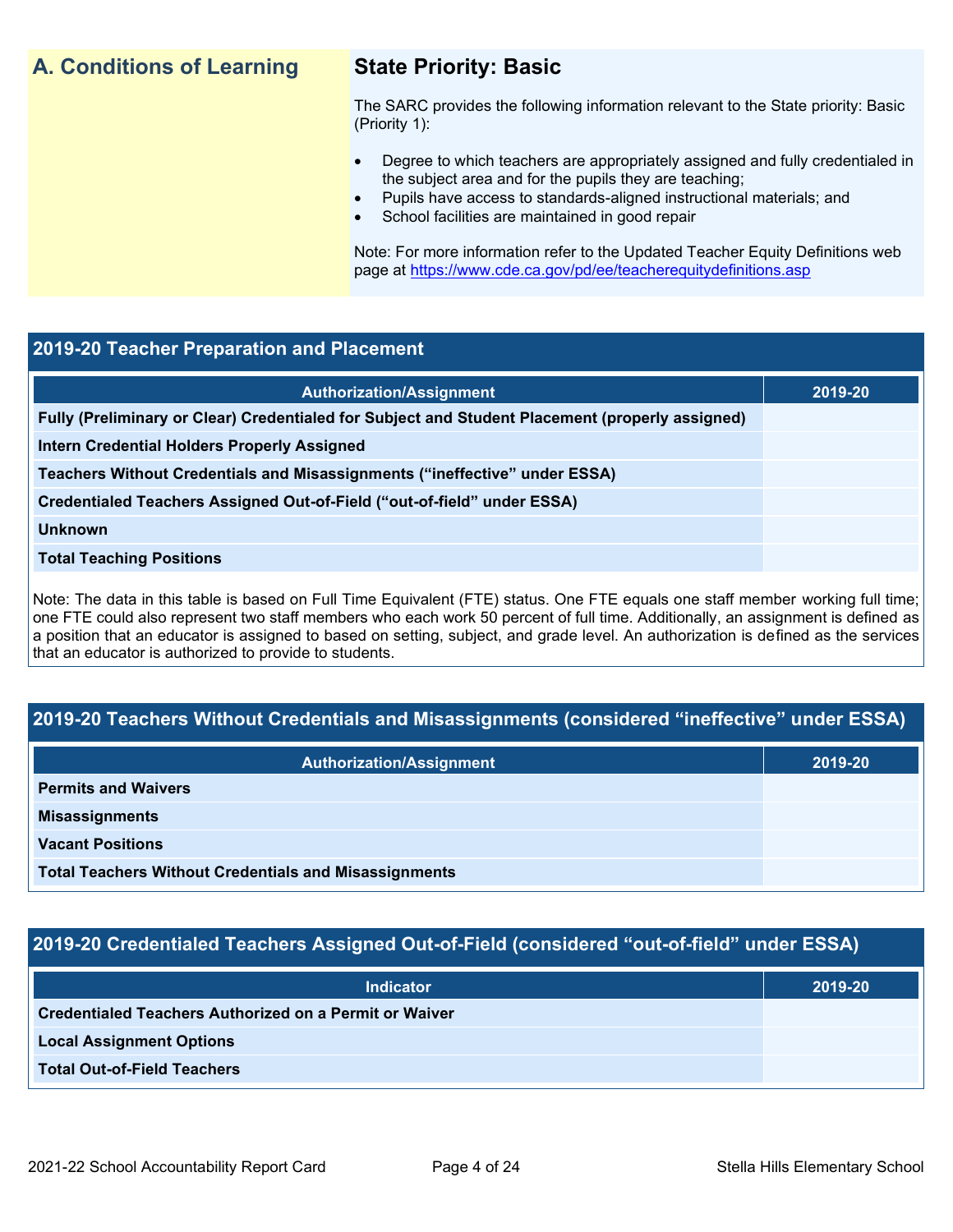# **2019-20 Class Assignments**

| <b>Indicator</b>                                                                                                                                    | 2019-20 |
|-----------------------------------------------------------------------------------------------------------------------------------------------------|---------|
| <b>Misassignments for English Learners</b><br>(a percentage of all the classes with English learners taught by teachers that are misassigned)       |         |
| No credential, permit or authorization to teach<br>(a percentage of all the classes taught by teachers with no record of an authorization to teach) |         |

# **2021-22 Quality, Currency, Availability of Textbooks and Other Instructional Materials**

Every student is provided with sufficient and standards-aligned textbooks or other instructional materials.

### **Year and month in which the data were collected** September, 2021

| <b>Subject</b>                | Textbooks and Other Instructional Materials/year of<br><b>Adoption</b>                                                                                                                                                                                                                                   | <b>From</b><br><b>Most</b><br><b>Recent</b><br><b>Adoption</b> | <b>Percent</b><br><b>Students</b><br><b>Lacking Own</b><br><b>Assigned</b><br>Copy |
|-------------------------------|----------------------------------------------------------------------------------------------------------------------------------------------------------------------------------------------------------------------------------------------------------------------------------------------------------|----------------------------------------------------------------|------------------------------------------------------------------------------------|
| <b>Reading/Language Arts</b>  | Grades TK-5: Benchmark Education Company, Benchmark<br>Advance California; Benchmark Adelante California, 2018<br>Grades 6-8: McGraw Hill, Study Sync, 2018<br>Grades TK-5: Benchmark Education Company, Benchmark<br>Advance (How English Works) (ELD), 2018<br>Grades 6-8: HMH, English 3D (ELD), 2017 | Yes                                                            | 0%                                                                                 |
| <b>Mathematics</b>            | Grades K-5: McGraw Hill, McGraw Hill My Math, 2013<br>Grades 6-8: McGraw Hill, McGraw Hill California Math,<br>Courses 1-3, 2013<br>Grade 7: McGraw Hill, Glencoe Math Accelerated, 2013<br>Grade 8: McGraw Hill, Glencoe Algebra 1, 2013                                                                | Yes                                                            | 0%                                                                                 |
| <b>Science</b>                | Grades K-5: Houghton Mifflin, Houghton Mifflin California<br>Science, 2007<br>Grades 6-8: Holt, Rinehart & Winston, Holt California<br>Science: Earth, Life and Physical Science, 2007                                                                                                                   | Yes                                                            | $0\%$                                                                              |
| <b>History-Social Science</b> | Grades K-5: Harcourt School Publishers, Reflections, 2007<br>Grade 6: Pearson Education, myWorld Ancient Civilizations,<br>2019<br>Grade 7: Pearson Education, myWorld Medieval And Modern<br><b>Times, 2019</b><br>Grade 8: Pearson Education, myWorld Growth and Conflict,<br>2019                     | Yes                                                            | 0%                                                                                 |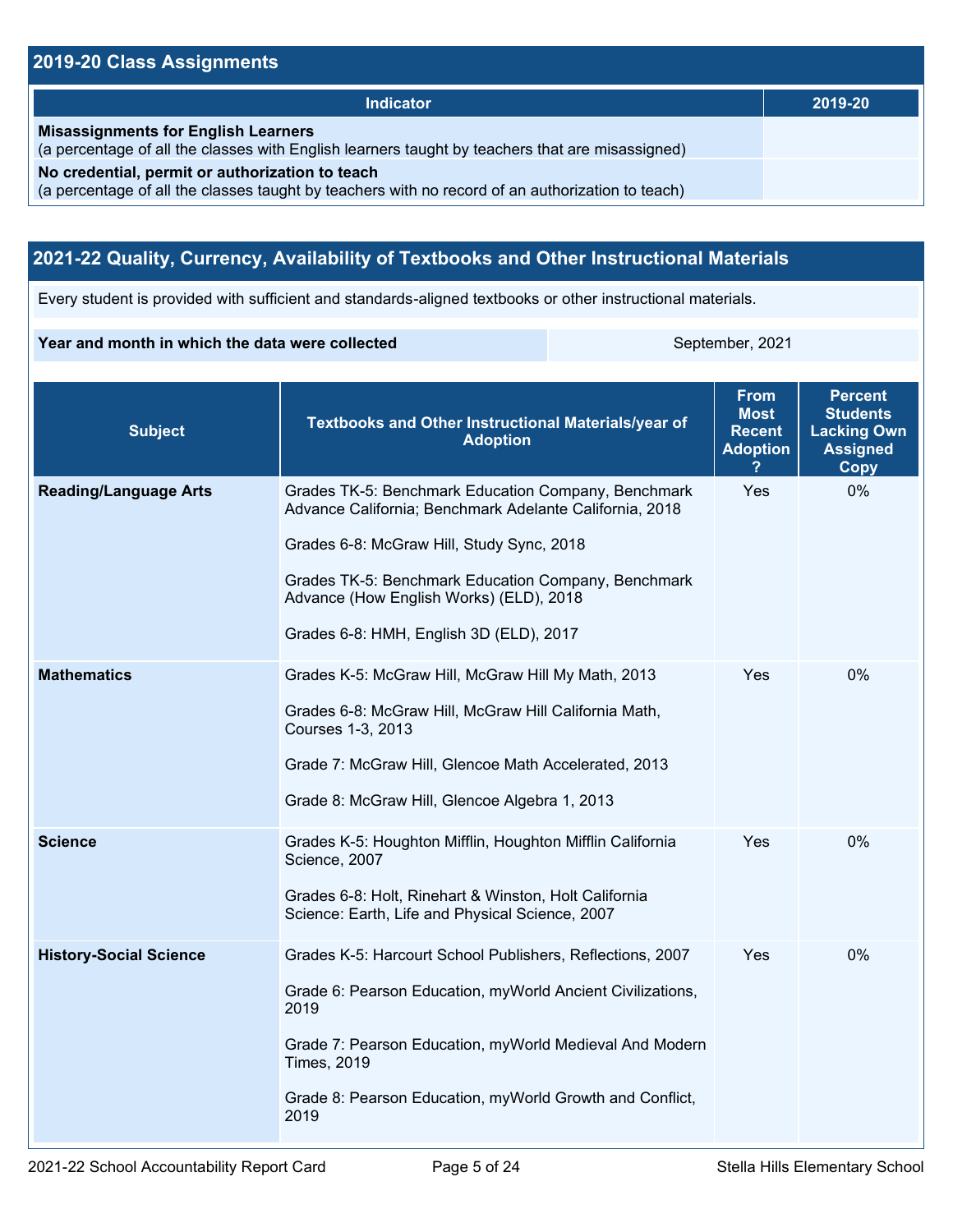| <b>Visual and Performing Arts</b> | Grades TK-6 (Elementary): The California Arts Project, BCSD<br>Course of Study TK-5 (Online), 2019 | Yes | $0\%$ |
|-----------------------------------|----------------------------------------------------------------------------------------------------|-----|-------|
|                                   | Grades 6-8 (Jr Hi/Middle School): Pearson Scott Foresman,<br>Pearson/Scott Foresman, Art, 2007     |     |       |
|                                   | Grades 6-8: Silver Burdett, Silver Burdett Making Music, 2007                                      |     |       |

# **School Facility Conditions and Planned Improvements**

Hills School was built in 1992. It sits on 8.44 acres of which 4.44 acres is playground. This school has 36 classrooms, a multipurpose facility, library, learning center and speech room. The campus also has a staff lounge.

The custodial staff adheres to a weekly cleaning schedule that includes classrooms, restrooms, cafeteria and kitchen areas.

The District's Mobile Maintenance Team visits the school site at least twice a year. Maintenance emergencies are addressed immediately. District personnel maintain the grounds at least once every two weeks.

This site also is maintained to ensure a clean, safe, and functional facility as determined pursuant to a Facility Inspection Tool developed by the State of California Office of Public School Construction. District Funds were used to provide and install 1 relocatable class for growth.

### **Year and month of the most recent FIT report** 08/21/21

| <b>System Inspected</b>                                                | Rate<br>Good | <b>Rate</b><br>Fair | <b>Rate</b><br>Poor | <b>Repair Needed and Action Taken or Planned</b>                                |
|------------------------------------------------------------------------|--------------|---------------------|---------------------|---------------------------------------------------------------------------------|
| <b>Systems:</b><br>Gas Leaks, Mechanical/HVAC, Sewer                   | X            |                     |                     |                                                                                 |
| Interior:<br><b>Interior Surfaces</b>                                  | X            |                     |                     | Carpet needs repair in office area/Tripping<br>hazard. Carpet replaced 10/21/21 |
| Cleanliness:<br>Overall Cleanliness, Pest/Vermin Infestation           | X            |                     |                     |                                                                                 |
| <b>Electrical</b>                                                      | X            |                     |                     |                                                                                 |
| <b>Restrooms/Fountains:</b><br>Restrooms, Sinks/ Fountains             | X            |                     |                     |                                                                                 |
| Safety:<br>Fire Safety, Hazardous Materials                            | X            |                     |                     |                                                                                 |
| Structural:<br>Structural Damage, Roofs                                | X            |                     |                     |                                                                                 |
| External:<br>Playground/School Grounds, Windows/<br>Doors/Gates/Fences | $\sf X$      |                     |                     |                                                                                 |

| <b>Overall Facility Rate</b> |      |      |             |  |  |
|------------------------------|------|------|-------------|--|--|
| <b>Exemplary</b>             | Good | Fair | <b>Poor</b> |  |  |
|                              |      |      |             |  |  |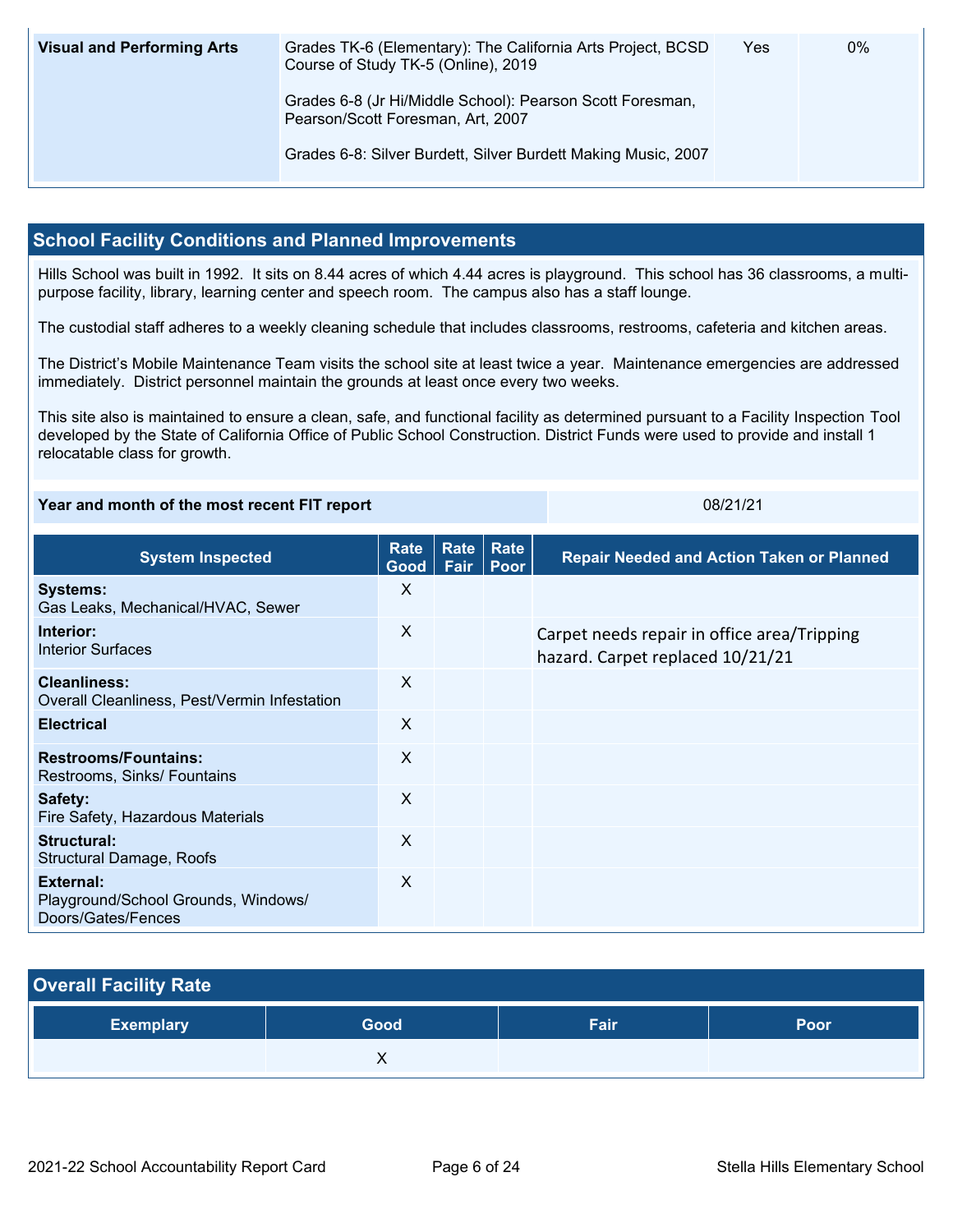# **B. Pupil Outcomes State Priority: Pupil Achievement**

The SARC provides the following information relevant to the State priority: Pupil Achievement (Priority 4):

### **Statewide Assessments**

(i.e., California Assessment of Student Performance and Progress [CAASPP] System includes the Smarter Balanced Summative Assessments for students in the general education population and the California Alternate Assessments [CAAs] for English language arts/literacy [ELA] and mathematics given in grades three through eight and grade eleven. Only eligible students may participate in the administration of the CAAs. CAAs items are aligned with alternate achievement standards, which are linked with the Common Core State Standards [CCSS] for students with the most significant cognitive disabilities).

The CAASPP System encompasses the following assessments and student participation requirements:

- 1. **Smarter Balanced Summative Assessments and CAAs for ELA** in grades three through eight and grade eleven.
- 2. **Smarter Balanced Summative Assessments and CAAs for mathematics** in grades three through eight and grade eleven.
- 3. **California Science Test (CAST) and CAAs for Science** in grades five, eight, and once in high school (i.e., grade ten, eleven, or twelve).

### **SARC Reporting in the 2020-2021 School Year Only**

Where the most viable option, LEAs were required to administer the statewide summative assessment in ELA and mathematics. Where a statewide summative assessment was not the most viable option for the LEA (or for one or more gradelevel[s] within the LEA) due to the pandemic, LEAs were allowed to report results from a different assessment that met the criteria established by the State Board of Education (SBE) on March 16, 2021. The assessments were required to be:

- Aligned with CA CCSS for ELA and mathematics;
- Available to students in grades 3 through 8, and grade 11; and
- Uniformly administered across a grade, grade span, school, or district to all eligible students.

### **Options**

Note that the CAAs could only be administered in-person following health and safety requirements. If it was not viable for the LEA to administer the CAAs in person with health and safety guidelines in place, the LEA was directed to not administer the tests. There were no other assessment options available for the CAAs. Schools administered the Smarter Balanced Summative Assessments for ELA and mathematics, other assessments that meet the SBE criteria, or a combination of both, and they could only choose one of the following:

- Smarter Balanced ELA and mathematics summative assessments;
- Other assessments meeting the SBE criteria; or
- Combination of Smarter Balanced ELA and mathematics summative assessments and other assessments.

The percentage of students who have successfully completed courses that satisfy the requirements for entrance to the University of California and the California State University, or career technical education sequences or programs of study.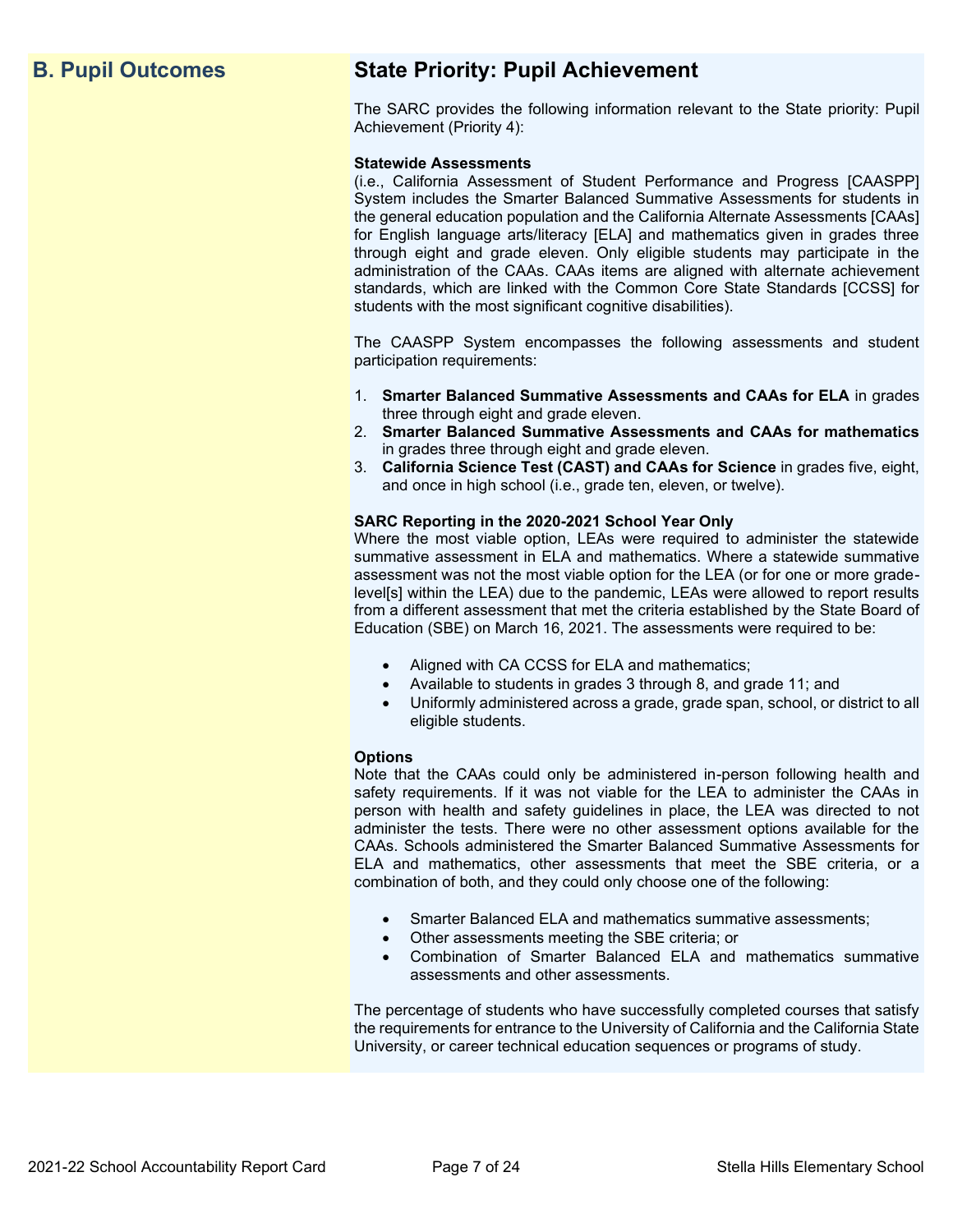## **Percentage of Students Meeting or Exceeding the State Standard on CAASPP**

This table displays CAASPP test results in ELA and mathematics for all students grades three through eight and grade eleven taking and completing a state-administered assessment.

The 2019-2020 data cells with N/A values indicate that the 2019-2020 data are not available due to the COVID-19 pandemic and resulting summative test suspension. The Executive Order N-30-20 was issued which waived the assessment, accountability, and reporting requirements for the 2019-2020 school year.

The 2020-2021 data cells have N/A values because these data are not comparable to other year data due to the COVID-19 pandemic during the 2020-2021 school year. Where the CAASPP assessments in ELA and/or mathematics is not the most viable option, the LEAs were allowed to administer local assessments. Therefore, the 2020-2021 data between school years for the school, district, state are not an accurate comparison. As such, it is inappropriate to compare results of the 2020-2021 school year to other school years.

| Subject                                                              | <b>School</b><br>2019-20 | <b>School</b><br>2020-21 | <b>District</b><br>2019-20 | <b>District</b><br>2020-21 | <b>State</b><br>2019-20 | <b>State</b><br>2020-21 |
|----------------------------------------------------------------------|--------------------------|--------------------------|----------------------------|----------------------------|-------------------------|-------------------------|
| <b>English Language Arts/Literacy</b><br>$\left($ grades 3-8 and 11) | N/A                      | N/A                      | N/A                        | N/A                        | N/A                     | N/A                     |
| <b>Mathematics</b><br>$(grades 3-8 and 11)$                          | N/A                      | N/A                      | N/A                        | N/A                        | N/A                     | N/A                     |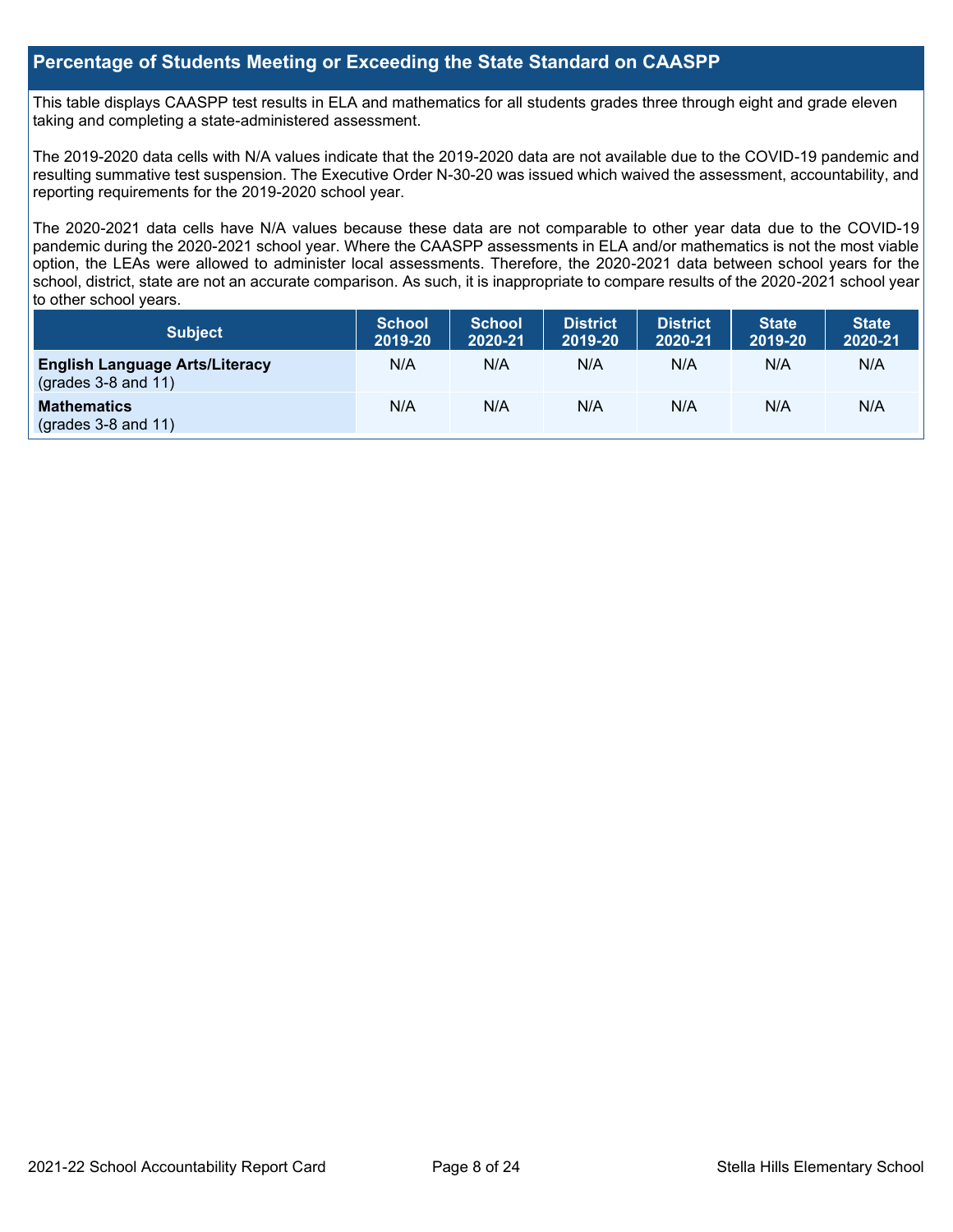# **2020-21 CAASPP Test Results in ELA by Student Group**

This table displays CAASPP test results in ELA by student group for students grades three through eight and grade eleven taking and completing a state-administered assessment. The CDE will populate this table for schools in cases where the school administered the CAASPP assessment. In cases where the school administered a local assessment instead of CAASPP, the CDE will populate this table with "NT" values, meaning this school did not test students using the CAASPP. See the local assessment(s) table for more information.

| <b>CAASPP</b><br><b>Student Groups</b>               | <b>CAASPP</b><br><b>Total</b><br><b>Enrollment</b> | <b>CAASPP</b><br><b>Number</b><br><b>Tested</b> | <b>CAASPP</b><br><b>Percent</b><br><b>Tested</b> | <b>CAASPP</b><br><b>Percent</b><br><b>Not Tested</b> | <b>CAASPP</b><br><b>Percent</b><br><b>Met or</b><br><b>Exceeded</b> |
|------------------------------------------------------|----------------------------------------------------|-------------------------------------------------|--------------------------------------------------|------------------------------------------------------|---------------------------------------------------------------------|
| <b>All Students</b>                                  | 319                                                | <b>NT</b>                                       | <b>NT</b>                                        | <b>NT</b>                                            | <b>NT</b>                                                           |
| <b>Female</b>                                        | 174                                                | <b>NT</b>                                       | <b>NT</b>                                        | <b>NT</b>                                            | <b>NT</b>                                                           |
| <b>Male</b>                                          | 145                                                | <b>NT</b>                                       | <b>NT</b>                                        | <b>NT</b>                                            | <b>NT</b>                                                           |
| American Indian or Alaska Native                     | $\overline{\phantom{a}}$                           | <b>NT</b>                                       | <b>NT</b>                                        | <b>NT</b>                                            | <b>NT</b>                                                           |
| <b>Asian</b>                                         | $- -$                                              | <b>NT</b>                                       | <b>NT</b>                                        | <b>NT</b>                                            | <b>NT</b>                                                           |
| <b>Black or African American</b>                     | 96                                                 | <b>NT</b>                                       | <b>NT</b>                                        | <b>NT</b>                                            | <b>NT</b>                                                           |
| <b>Filipino</b>                                      | $\overline{\phantom{a}}$                           | <b>NT</b>                                       | <b>NT</b>                                        | <b>NT</b>                                            | <b>NT</b>                                                           |
| <b>Hispanic or Latino</b>                            | 163                                                | <b>NT</b>                                       | <b>NT</b>                                        | <b>NT</b>                                            | <b>NT</b>                                                           |
| Native Hawaiian or Pacific Islander                  | $\overline{\phantom{a}}$                           | <b>NT</b>                                       | <b>NT</b>                                        | <b>NT</b>                                            | <b>NT</b>                                                           |
| <b>Two or More Races</b>                             | 13                                                 | <b>NT</b>                                       | <b>NT</b>                                        | <b>NT</b>                                            | <b>NT</b>                                                           |
| <b>White</b>                                         | 36                                                 | <b>NT</b>                                       | <b>NT</b>                                        | <b>NT</b>                                            | NT                                                                  |
| <b>English Learners</b>                              | 43                                                 | <b>NT</b>                                       | <b>NT</b>                                        | <b>NT</b>                                            | <b>NT</b>                                                           |
| <b>Foster Youth</b>                                  | $\overline{\phantom{a}}$                           | <b>NT</b>                                       | <b>NT</b>                                        | <b>NT</b>                                            | <b>NT</b>                                                           |
| <b>Homeless</b>                                      | 38                                                 | <b>NT</b>                                       | <b>NT</b>                                        | <b>NT</b>                                            | <b>NT</b>                                                           |
| <b>Military</b>                                      | $\mathbf 0$                                        | $\pmb{0}$                                       | $\mathbf 0$                                      | $\mathbf 0$                                          | 0                                                                   |
| <b>Socioeconomically Disadvantaged</b>               | 313                                                | <b>NT</b>                                       | <b>NT</b>                                        | <b>NT</b>                                            | <b>NT</b>                                                           |
| <b>Students Receiving Migrant Education Services</b> | $- -$                                              | <b>NT</b>                                       | <b>NT</b>                                        | <b>NT</b>                                            | NT                                                                  |
| <b>Students with Disabilities</b>                    | 41                                                 | <b>NT</b>                                       | <b>NT</b>                                        | <b>NT</b>                                            | <b>NT</b>                                                           |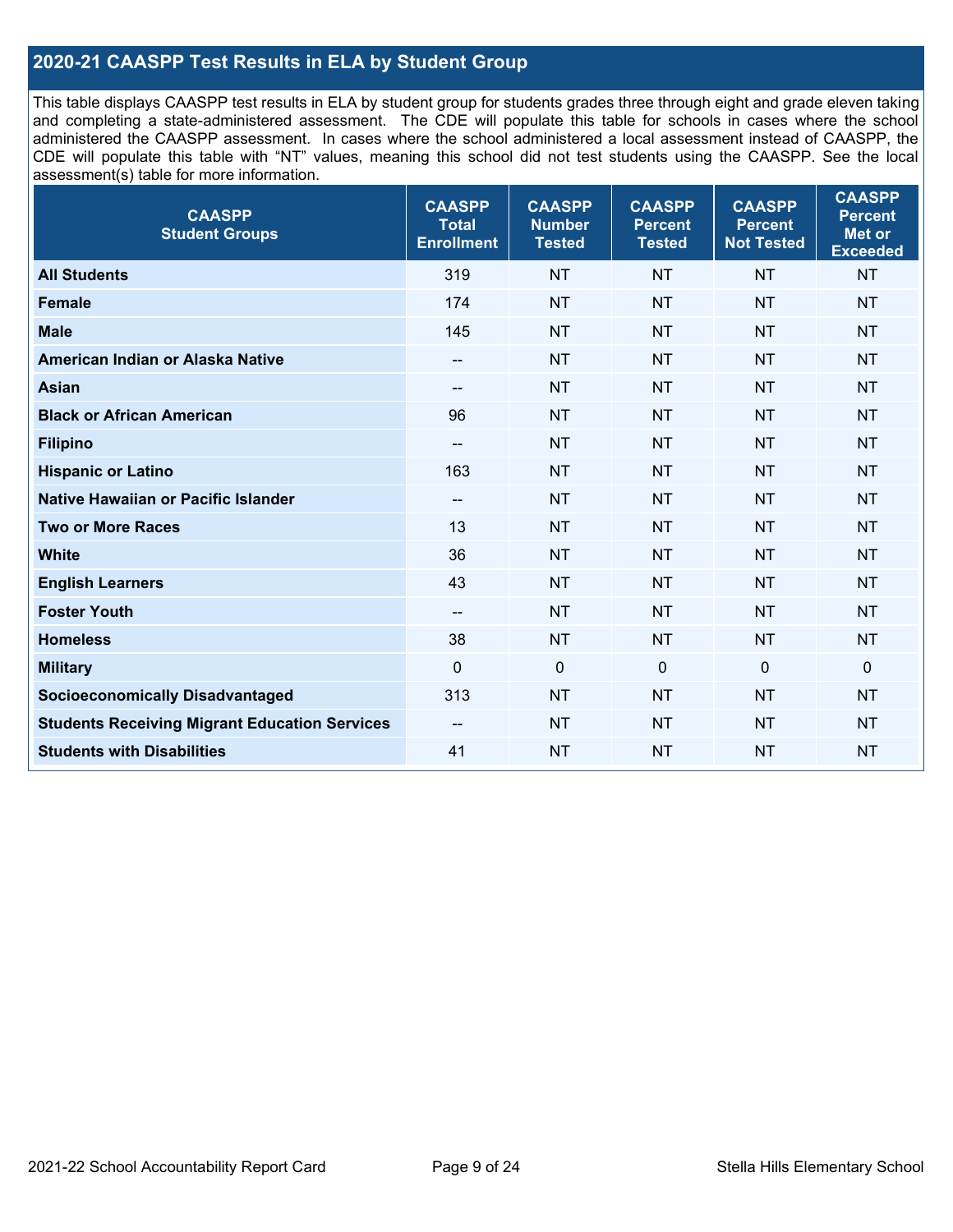# **2020-21 CAASPP Test Results in Math by Student Group**

This table displays CAASPP test results in Math by student group for students grades three through eight and grade eleven taking and completing a state-administered assessment. The CDE will populate this table for schools in cases where the school administered the CAASPP assessment. In cases where the school administered a local assessment instead of CAASPP, the CDE will populate this table with "NT" values, meaning this school did not test students using the CAASPP. See the local assessment(s) table for more information.

| <b>CAASPP</b><br><b>Student Groups</b>               | <b>CAASPP</b><br><b>Total</b><br><b>Enrollment</b> | <b>CAASPP</b><br><b>Number</b><br><b>Tested</b> | <b>CAASPP</b><br><b>Percent</b><br><b>Tested</b> | <b>CAASPP</b><br><b>Percent</b><br><b>Not Tested</b> | <b>CAASPP</b><br><b>Percent</b><br>Met or<br><b>Exceeded</b> |
|------------------------------------------------------|----------------------------------------------------|-------------------------------------------------|--------------------------------------------------|------------------------------------------------------|--------------------------------------------------------------|
| <b>All Students</b>                                  | 319                                                | <b>NT</b>                                       | <b>NT</b>                                        | <b>NT</b>                                            | <b>NT</b>                                                    |
| <b>Female</b>                                        | 174                                                | <b>NT</b>                                       | <b>NT</b>                                        | <b>NT</b>                                            | <b>NT</b>                                                    |
| <b>Male</b>                                          | 145                                                | <b>NT</b>                                       | <b>NT</b>                                        | <b>NT</b>                                            | <b>NT</b>                                                    |
| American Indian or Alaska Native                     | $\overline{\phantom{a}}$                           | <b>NT</b>                                       | <b>NT</b>                                        | <b>NT</b>                                            | <b>NT</b>                                                    |
| <b>Asian</b>                                         | --                                                 | <b>NT</b>                                       | <b>NT</b>                                        | <b>NT</b>                                            | <b>NT</b>                                                    |
| <b>Black or African American</b>                     | 96                                                 | <b>NT</b>                                       | <b>NT</b>                                        | <b>NT</b>                                            | <b>NT</b>                                                    |
| <b>Filipino</b>                                      | $\overline{\phantom{a}}$                           | <b>NT</b>                                       | <b>NT</b>                                        | <b>NT</b>                                            | <b>NT</b>                                                    |
| <b>Hispanic or Latino</b>                            | 163                                                | <b>NT</b>                                       | <b>NT</b>                                        | <b>NT</b>                                            | <b>NT</b>                                                    |
| Native Hawaiian or Pacific Islander                  | $\overline{\phantom{a}}$                           | <b>NT</b>                                       | <b>NT</b>                                        | <b>NT</b>                                            | <b>NT</b>                                                    |
| <b>Two or More Races</b>                             | 13                                                 | <b>NT</b>                                       | <b>NT</b>                                        | <b>NT</b>                                            | <b>NT</b>                                                    |
| <b>White</b>                                         | 36                                                 | <b>NT</b>                                       | <b>NT</b>                                        | <b>NT</b>                                            | <b>NT</b>                                                    |
| <b>English Learners</b>                              | 43                                                 | <b>NT</b>                                       | <b>NT</b>                                        | <b>NT</b>                                            | <b>NT</b>                                                    |
| <b>Foster Youth</b>                                  | $\overline{\phantom{a}}$                           | <b>NT</b>                                       | <b>NT</b>                                        | <b>NT</b>                                            | <b>NT</b>                                                    |
| <b>Homeless</b>                                      | 38                                                 | <b>NT</b>                                       | <b>NT</b>                                        | <b>NT</b>                                            | <b>NT</b>                                                    |
| <b>Military</b>                                      | $\mathbf 0$                                        | $\mathbf 0$                                     | $\mathbf 0$                                      | $\mathbf 0$                                          | 0                                                            |
| <b>Socioeconomically Disadvantaged</b>               | 313                                                | <b>NT</b>                                       | <b>NT</b>                                        | <b>NT</b>                                            | <b>NT</b>                                                    |
| <b>Students Receiving Migrant Education Services</b> | $-$                                                | <b>NT</b>                                       | <b>NT</b>                                        | <b>NT</b>                                            | <b>NT</b>                                                    |
| <b>Students with Disabilities</b>                    | 41                                                 | <b>NT</b>                                       | <b>NT</b>                                        | <b>NT</b>                                            | <b>NT</b>                                                    |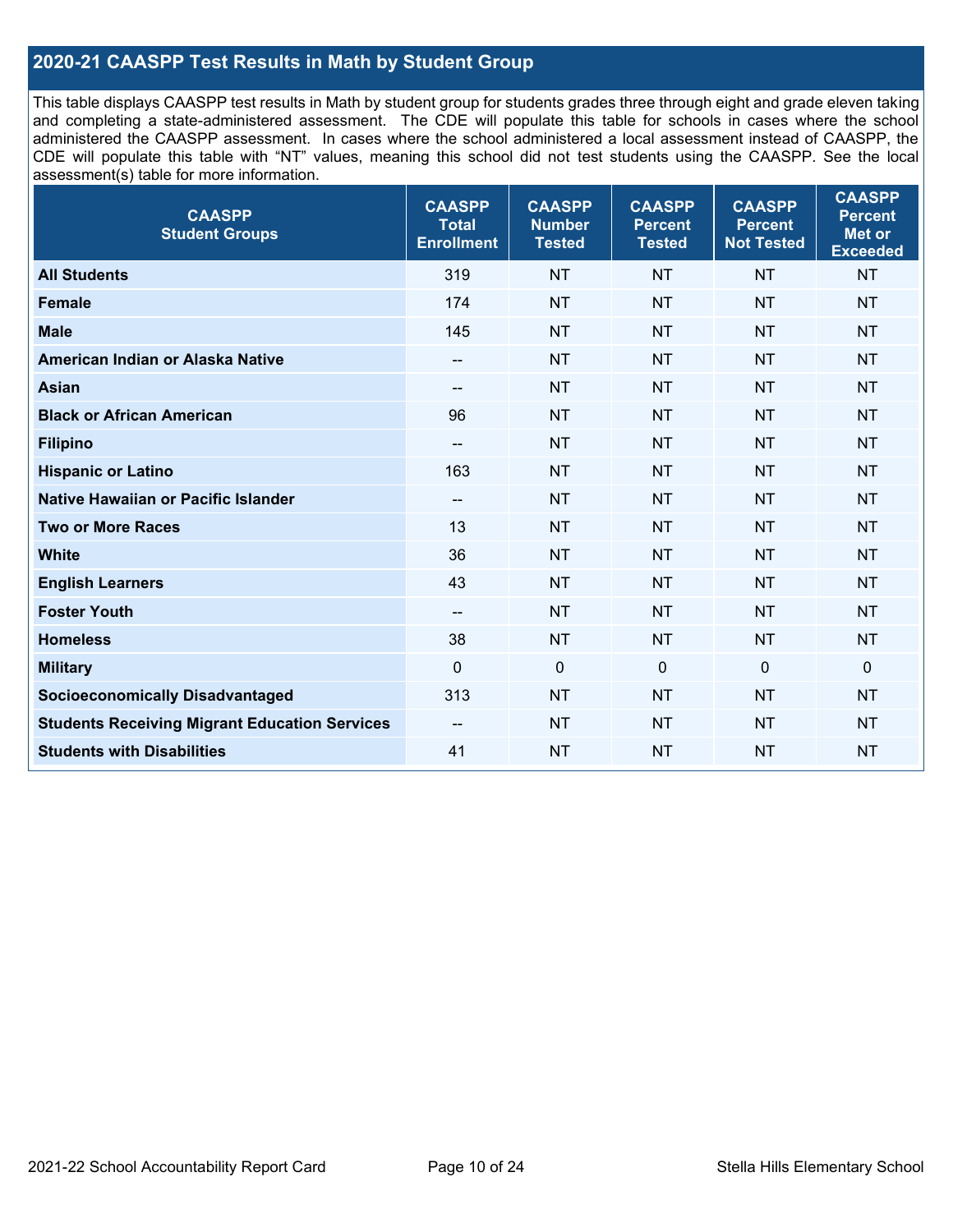# **2020-21 Local Assessment Test Results in ELA by Student Group**

This table displays Local Assessment test results in ELA by student group for students grades three through eight and grade eleven. LEAs/schools will populate this table for schools in cases where the school administered a local assessment. In cases where the school administered the CAASPP assessment, LEAs/schools will populate this table with "N/A" values in all cells, meaning this table is Not Applicable for this school.

| <b>STAR</b><br><b>Student Groups</b>                                                                                            | <b>STAR</b><br><b>Total</b><br><b>Enrollment</b> | <b>STAR</b><br><b>Number</b><br><b>Tested</b> | <b>STAR</b><br><b>Percent</b><br><b>Tested</b> | <b>STAR</b><br><b>Percent</b><br><b>Not Tested</b> | <b>STAR</b><br><b>Percent</b><br><b>At or Above</b><br><b>Grade Level</b> |
|---------------------------------------------------------------------------------------------------------------------------------|--------------------------------------------------|-----------------------------------------------|------------------------------------------------|----------------------------------------------------|---------------------------------------------------------------------------|
| <b>All Students</b>                                                                                                             | 312                                              | 286                                           | 91.70%                                         | 8.30%                                              | 14.30%                                                                    |
| <b>Female</b>                                                                                                                   | 169                                              | 155                                           | 91.70%                                         | 8.30%                                              | 16.80%                                                                    |
| <b>Male</b>                                                                                                                     | 143                                              | 131                                           | 91.60%                                         | 8.40%                                              | 11.50%                                                                    |
| American Indian or Alaska Native                                                                                                | --                                               | --                                            |                                                |                                                    |                                                                           |
| <b>Asian</b>                                                                                                                    | --                                               | --                                            |                                                |                                                    |                                                                           |
| <b>Black or African American</b>                                                                                                | 94                                               | 83                                            | 88.30%                                         | 11.70%                                             | 13.30%                                                                    |
| <b>Filipino</b>                                                                                                                 | --                                               | --                                            |                                                | --                                                 | --                                                                        |
| <b>Hispanic or Latino</b>                                                                                                       | 159                                              | 148                                           | 93.10%                                         | 6.90%                                              | 8.80%                                                                     |
| Native Hawaiian or Pacific Islander                                                                                             | --                                               | --                                            |                                                | $\sim$                                             |                                                                           |
| <b>Two or More Races</b>                                                                                                        | 13                                               | 13                                            | 100.00%                                        | 0.00%                                              | 23.10%                                                                    |
| <b>White</b>                                                                                                                    | 35                                               | 31                                            | 88.60%                                         | 12.90%                                             | 32.30%                                                                    |
| <b>English Learners</b>                                                                                                         | 41                                               | 27                                            | 65.90%                                         | 34.10%                                             | 3.70%                                                                     |
| <b>Foster Youth</b>                                                                                                             | --                                               | --                                            |                                                | $\overline{\phantom{a}}$                           | --                                                                        |
| <b>Homeless</b>                                                                                                                 | --                                               | --                                            |                                                |                                                    |                                                                           |
| <b>Military</b>                                                                                                                 | --                                               | --                                            | --                                             | $\sim$                                             | --                                                                        |
| <b>Socioeconomically Disadvantaged</b>                                                                                          | 305                                              | 284                                           | 93.10%                                         | 6.90%                                              | 12.50%                                                                    |
| <b>Students Receiving Migrant Education Services</b>                                                                            | --                                               | $\qquad \qquad -$                             |                                                | $\sim$                                             | --                                                                        |
| <b>Students with Disabilities</b><br>*At or above the grade-level standard in the context of the local assessment administered. | 40                                               | 22                                            | 55.00%                                         | 45.00%                                             | 0.00%                                                                     |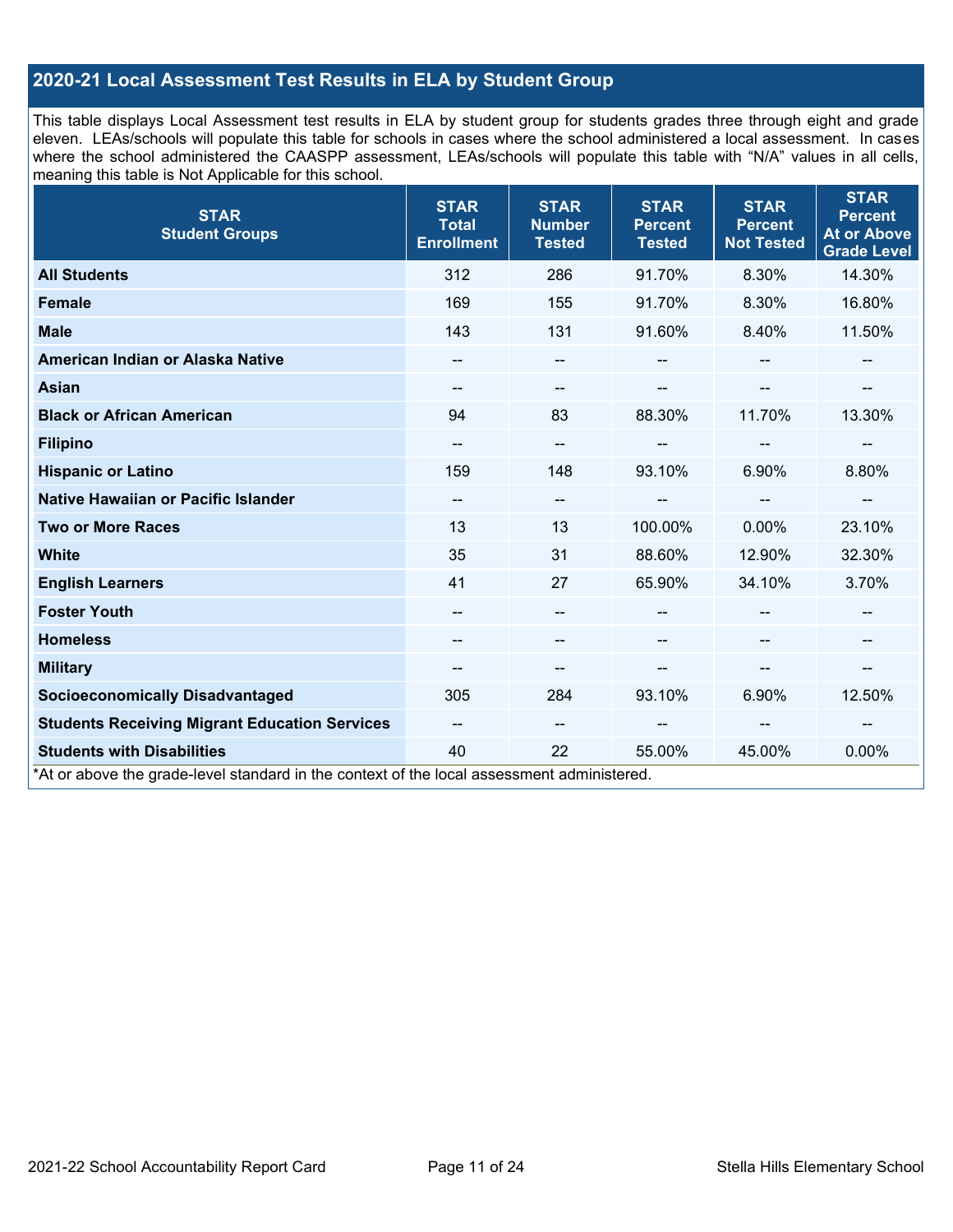# **2020-21 Local Assessment Test Results in Math by Student Group**

This table displays Local Assessment test results in Math by student group for students grades three through eight and grade eleven. LEAs/schools will populate this table for schools in cases where the school administered a local assessment. In cases where the school administered the CAASPP assessment, LEAs/schools will populate this table with "N/A" values in all cells, meaning this table is Not Applicable for this school.

| <b>STAR</b><br><b>Student Groups</b>                                                                                            | <b>STAR</b><br><b>Total</b><br><b>Enrollment</b> | <b>STAR</b><br><b>Number</b><br><b>Tested</b> | <b>STAR</b><br><b>Percent</b><br><b>Tested</b> | <b>STAR</b><br><b>Percent</b><br><b>Not Tested</b> | <b>STAR</b><br><b>Percent</b><br><b>At or Above</b><br><b>Grade Level</b> |
|---------------------------------------------------------------------------------------------------------------------------------|--------------------------------------------------|-----------------------------------------------|------------------------------------------------|----------------------------------------------------|---------------------------------------------------------------------------|
| <b>All Students</b>                                                                                                             | 312                                              | 285                                           | 91.30%                                         | 8.70%                                              | 3.90%                                                                     |
| <b>Female</b>                                                                                                                   | 169                                              | 155                                           | 91.70%                                         | 8.30%                                              | 3.90%                                                                     |
| <b>Male</b>                                                                                                                     | 143                                              | 130                                           | 90.90%                                         | 9.10%                                              | 3.80%                                                                     |
| American Indian or Alaska Native                                                                                                | --                                               | $\overline{\phantom{m}}$                      | --                                             |                                                    | --                                                                        |
| <b>Asian</b>                                                                                                                    | $\overline{\phantom{a}}$                         | --                                            | $-$                                            | --                                                 | $\qquad \qquad -$                                                         |
| <b>Black or African American</b>                                                                                                | 94                                               | 83                                            | 88.30%                                         | 11.70%                                             | 4.80%                                                                     |
| <b>Filipino</b>                                                                                                                 | --                                               | $\overline{\phantom{m}}$                      | --                                             | --                                                 | --                                                                        |
| <b>Hispanic or Latino</b>                                                                                                       | 159                                              | 147                                           | 92.50%                                         | 7.50%                                              | 2.00%                                                                     |
| Native Hawaiian or Pacific Islander                                                                                             | $\overline{\phantom{a}}$                         | $\overline{\phantom{m}}$                      |                                                | $-$                                                | --                                                                        |
| <b>Two or More Races</b>                                                                                                        | 13                                               | 12                                            | 92.30%                                         | 7.70%                                              | 0.00%                                                                     |
| <b>White</b>                                                                                                                    | 35                                               | 32                                            | 91.40%                                         | 9.40%                                              | 6.30%                                                                     |
| <b>English Learners</b>                                                                                                         | 41                                               | 28                                            | 68.30%                                         | 31.70%                                             | 3.60%                                                                     |
| <b>Foster Youth</b>                                                                                                             | --                                               | $\sim$                                        |                                                |                                                    | --                                                                        |
| <b>Homeless</b>                                                                                                                 |                                                  | --                                            |                                                |                                                    |                                                                           |
| <b>Military</b>                                                                                                                 | --                                               | $\overline{\phantom{m}}$                      | --                                             | --                                                 | --                                                                        |
| <b>Socioeconomically Disadvantaged</b>                                                                                          | 305                                              | 276                                           | 90.50%                                         | 9.50%                                              | 3.30%                                                                     |
| <b>Students Receiving Migrant Education Services</b>                                                                            | $\overline{\phantom{a}}$                         | $\overline{\phantom{a}}$                      | --                                             | $-$                                                | --                                                                        |
| <b>Students with Disabilities</b><br>*At or above the grade-level standard in the context of the local assessment administered. | 40                                               | 23                                            | 57.50%                                         | 42.50%                                             | 0.00%                                                                     |

# **CAASPP Test Results in Science for All Students**

This table displays the percentage of all students grades five, eight, and High School meeting or exceeding the State Standard.

The 2019-2020 data cells with N/A values indicate that the 2019-2020 data are not available due to the COVID-19 pandemic and resulting summative testing suspension. The Executive Order N-30-20 was issued which waived the assessment, accountability, and reporting requirements for the 2019-2020 school year.

For any 2020-2021 data cells with N/T values indicate that this school did not test students using the CAASPP Science.

| <b>Subject</b>                                  | <b>School</b> | <b>School</b> | <b>District</b> | District | <b>State</b> | State   |
|-------------------------------------------------|---------------|---------------|-----------------|----------|--------------|---------|
|                                                 | 2019-20       | 2020-21       | 2019-20         | 2020-21  | 2019-20      | 2020-21 |
| <b>Science</b><br>(grades 5, 8 and high school) | N/A           | ΝT            | N/A             | ΝT       | N/A          | 28.72   |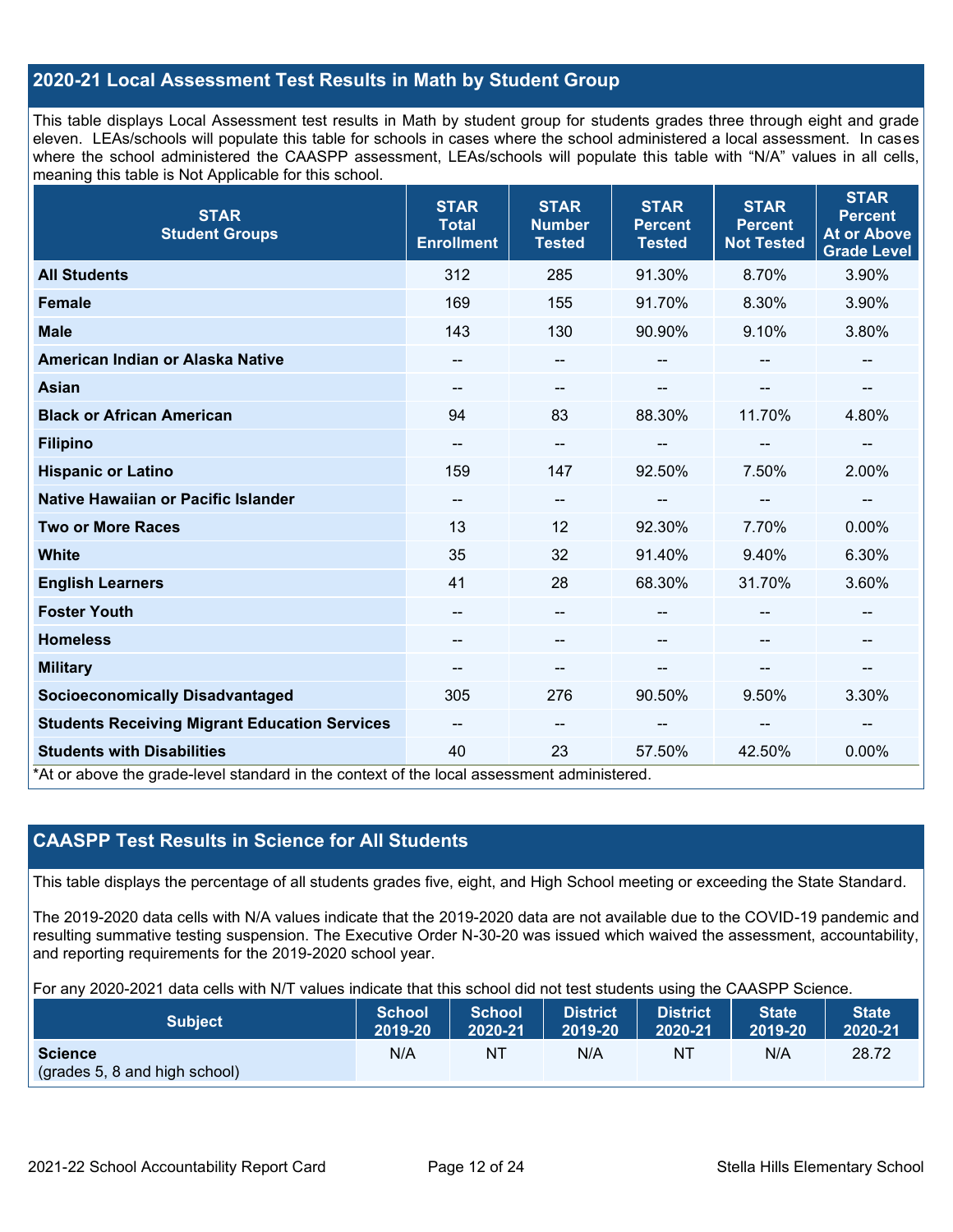# **2020-21 CAASPP Test Results in Science by Student Group**

This table displays CAASPP test results in Science by student group for students grades five, eight, and High School. For any data cells with N/T values indicate that this school did not test students using the CAASPP Science.

| <b>Student Group</b>                                 | <b>Total</b><br><b>Enrollment</b> | <b>Number</b><br><b>Tested</b> | <b>Percent</b><br><b>Tested</b> | <b>Percent</b><br><b>Not Tested</b> | <b>Percent</b><br><b>Met or</b><br><b>Exceeded</b> |
|------------------------------------------------------|-----------------------------------|--------------------------------|---------------------------------|-------------------------------------|----------------------------------------------------|
| <b>All Students</b>                                  | 77                                | <b>NT</b>                      | <b>NT</b>                       | <b>NT</b>                           | <b>NT</b>                                          |
| <b>Female</b>                                        | 53                                | <b>NT</b>                      | <b>NT</b>                       | <b>NT</b>                           | <b>NT</b>                                          |
| <b>Male</b>                                          | 24                                | <b>NT</b>                      | <b>NT</b>                       | <b>NT</b>                           | <b>NT</b>                                          |
| American Indian or Alaska Native                     | $\mathbf 0$                       | $\mathbf 0$                    | $\mathbf{0}$                    | $\mathbf{0}$                        | 0                                                  |
| <b>Asian</b>                                         | $\mathbf 0$                       | $\pmb{0}$                      | $\mathbf 0$                     | $\mathbf 0$                         | 0                                                  |
| <b>Black or African American</b>                     | 16                                | <b>NT</b>                      | <b>NT</b>                       | <b>NT</b>                           | <b>NT</b>                                          |
| <b>Filipino</b>                                      | --                                | <b>NT</b>                      | <b>NT</b>                       | <b>NT</b>                           | <b>NT</b>                                          |
| <b>Hispanic or Latino</b>                            | 44                                | <b>NT</b>                      | <b>NT</b>                       | <b>NT</b>                           | <b>NT</b>                                          |
| Native Hawaiian or Pacific Islander                  | --                                | <b>NT</b>                      | <b>NT</b>                       | <b>NT</b>                           | <b>NT</b>                                          |
| <b>Two or More Races</b>                             | --                                | <b>NT</b>                      | <b>NT</b>                       | <b>NT</b>                           | <b>NT</b>                                          |
| <b>White</b>                                         | $\overline{\phantom{a}}$          | <b>NT</b>                      | <b>NT</b>                       | <b>NT</b>                           | <b>NT</b>                                          |
| <b>English Learners</b>                              | 14                                | <b>NT</b>                      | <b>NT</b>                       | <b>NT</b>                           | <b>NT</b>                                          |
| <b>Foster Youth</b>                                  | $\mathbf 0$                       | $\mathbf 0$                    | $\mathbf 0$                     | $\mathbf 0$                         | $\mathbf 0$                                        |
| <b>Homeless</b>                                      | 14                                | <b>NT</b>                      | <b>NT</b>                       | <b>NT</b>                           | <b>NT</b>                                          |
| <b>Military</b>                                      | $\mathbf 0$                       | $\mathbf 0$                    | $\mathbf 0$                     | $\mathbf 0$                         | 0                                                  |
| <b>Socioeconomically Disadvantaged</b>               | 76                                | <b>NT</b>                      | <b>NT</b>                       | <b>NT</b>                           | <b>NT</b>                                          |
| <b>Students Receiving Migrant Education Services</b> | --                                | <b>NT</b>                      | <b>NT</b>                       | <b>NT</b>                           | <b>NT</b>                                          |
| <b>Students with Disabilities</b>                    | --                                | <b>NT</b>                      | <b>NT</b>                       | <b>NT</b>                           | <b>NT</b>                                          |

# **B. Pupil Outcomes State Priority: Other Pupil Outcomes**

The SARC provides the following information relevant to the State priority: Other Pupil Outcomes (Priority 8): Pupil outcomes in the subject area of physical education.

# **2020-21 California Physical Fitness Test Results**

Due to the COVID-19 crisis, the Physical Fitness Test was suspended during the 2020-2021 school year and therefore no data are reported and each cell in this table is populated with "N/A."

| <b>Grade Level</b> | <b>Four of Six Fitness Standards</b> | <b>Five of Six Fitness Standards</b> | Percentage of Students Meeting   Percentage of Students Meeting   Percentage of Students Meeting<br><b>Six of Six Fitness Standards</b> |
|--------------------|--------------------------------------|--------------------------------------|-----------------------------------------------------------------------------------------------------------------------------------------|
| Grade 5            | N/A                                  | N/A                                  | N/A                                                                                                                                     |
| Grade 7            | N/A                                  | N/A                                  | N/A                                                                                                                                     |
| Grade 9            | N/A                                  | N/A                                  | N/A                                                                                                                                     |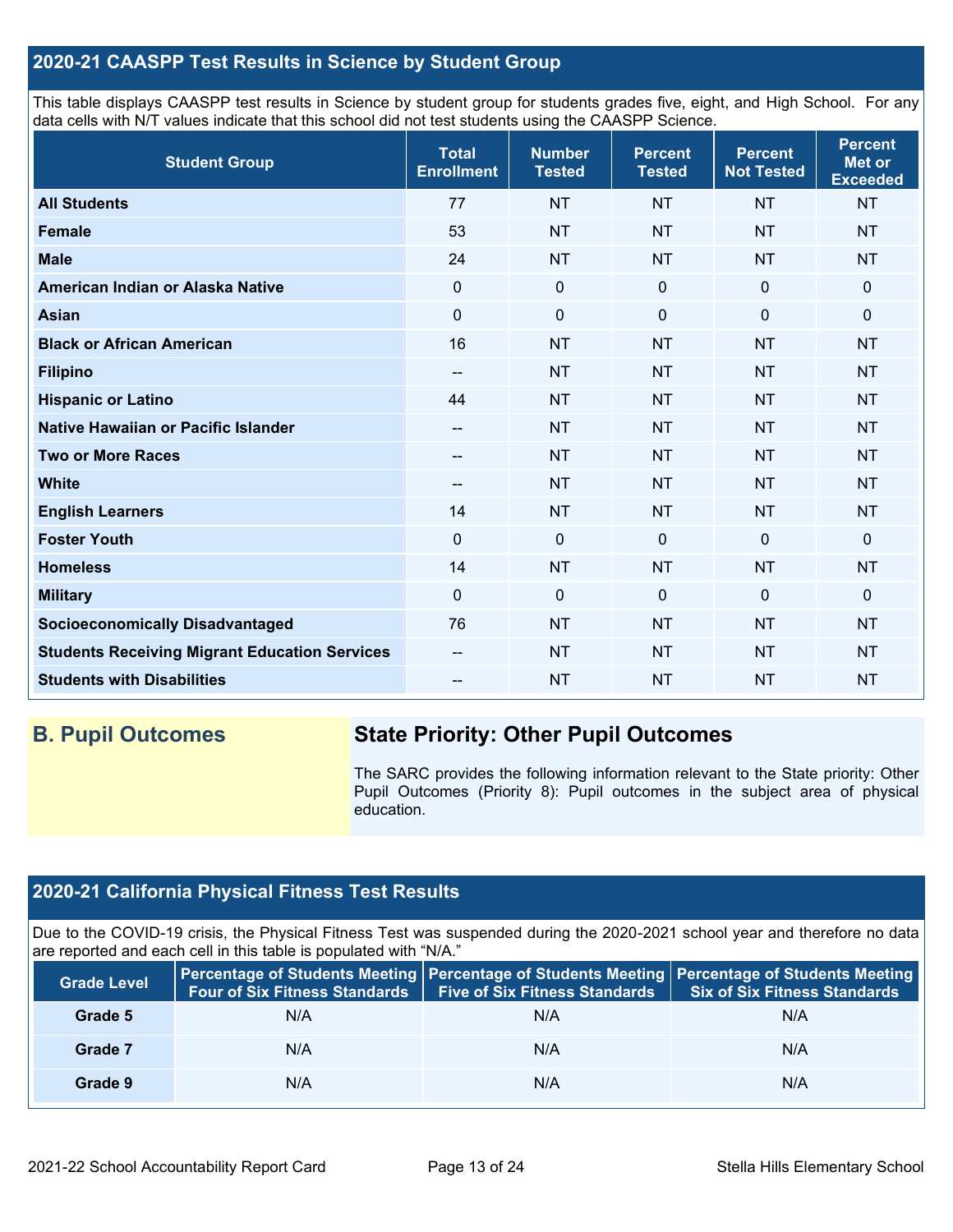# **C. Engagement State Priority: Parental Involvement**

The SARC provides the following information relevant to the State priority: Parental Involvement (Priority 3): Efforts the school district makes to seek parent input in making decisions regarding the school district and at each school site.

### **2021-22 Opportunities for Parental Involvement**

Parents and community members can become involved in the following ways: \*Parent Center \*School Site Council \*Field trip chaperones \*Classroom volunteers \*English Learner Advisory Committee \*English Classes \*Community Resource Fairs \*Lend A Helping Hand \*Book Fairs \*School Celebrations and Holiday events \*Monthly/Quarterly Awards Assemblies \*PBIS Celebrations \*Family Picnic Day \*Parent Education Classes \*Parent and student assemblies \*Parent Teacher Association \*District Advisory Committee \*Parent Surveys \*Monthly "Parent As Partners" meeting

The goal of Stella Hills School is to provide a welcoming and nurturing atmosphere, one that helps build trust between the school and the community.

Parents can call our school office at (661) 631-5320 to access information concerning participation opportunities.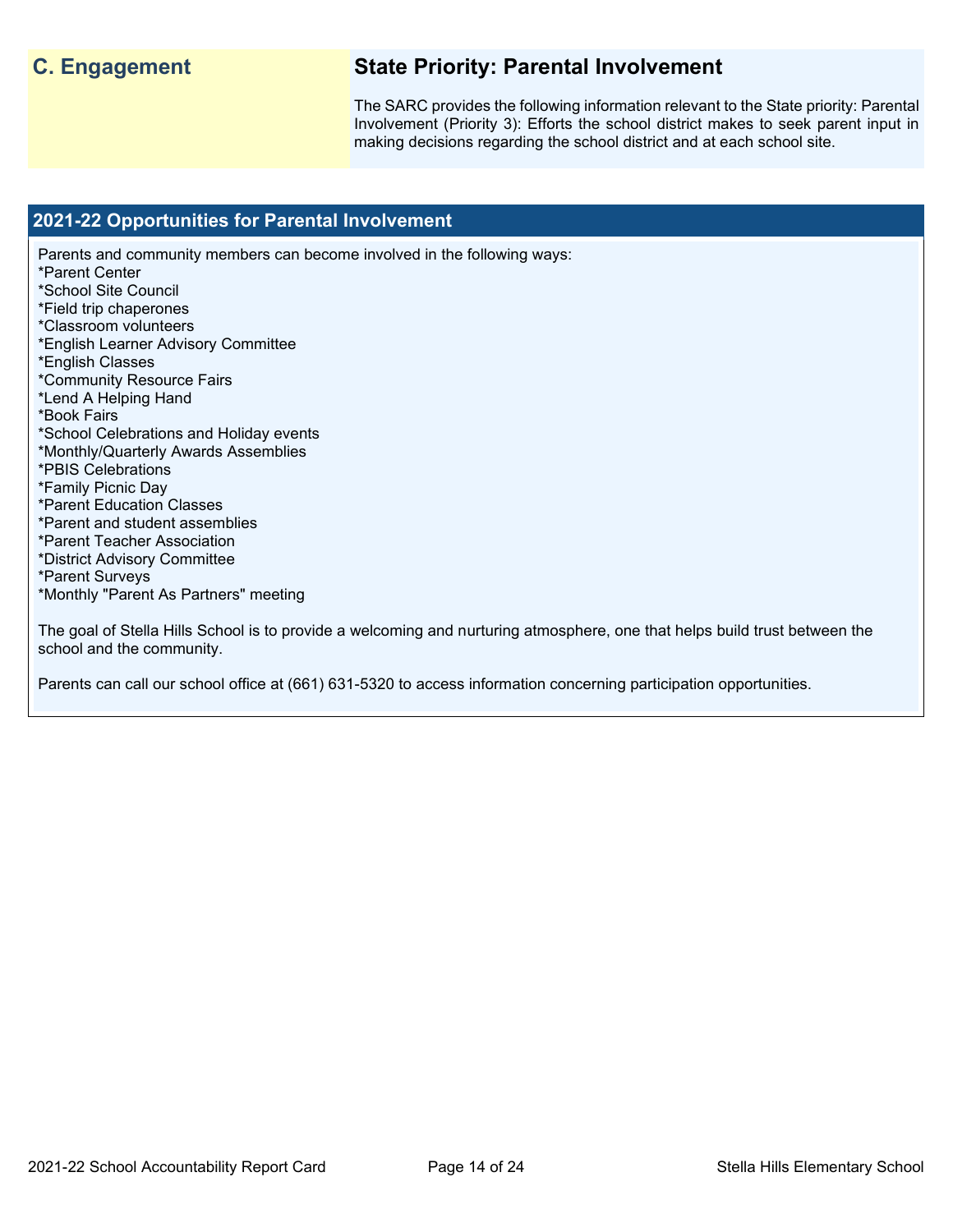# **2020-21 Chronic Absenteeism by Student Group**

| <b>Student Group</b>                                 | <b>Cumulative</b><br><b>Enrollment</b> | <b>Chronic</b><br><b>Absenteeism</b><br><b>Eligible Enrollment</b> | <b>Chronic</b><br><b>Absenteeism</b><br><b>Count</b> | <b>Chronic</b><br><b>Absenteeism</b><br><b>Rate</b> |
|------------------------------------------------------|----------------------------------------|--------------------------------------------------------------------|------------------------------------------------------|-----------------------------------------------------|
| <b>All Students</b>                                  | 713                                    | 680                                                                | 217                                                  | 31.9                                                |
| <b>Female</b>                                        | 370                                    | 350                                                                | 114                                                  | 32.6                                                |
| <b>Male</b>                                          | 343                                    | 330                                                                | 103                                                  | 31.2                                                |
| American Indian or Alaska Native                     | 7                                      | $\overline{7}$                                                     | 2                                                    | 28.6                                                |
| Asian                                                | 6                                      | 6                                                                  | $\Omega$                                             | 0.0                                                 |
| <b>Black or African American</b>                     | 222                                    | 205                                                                | 71                                                   | 34.6                                                |
| <b>Filipino</b>                                      | 6                                      | 6                                                                  | $\overline{2}$                                       | 33.3                                                |
| <b>Hispanic or Latino</b>                            | 389                                    | 375                                                                | 116                                                  | 30.9                                                |
| Native Hawaiian or Pacific Islander                  | 1                                      | $\mathbf{1}$                                                       | $\mathbf 0$                                          | 0.0                                                 |
| <b>Two or More Races</b>                             | 19                                     | 18                                                                 | 3                                                    | 16.7                                                |
| <b>White</b>                                         | 63                                     | 62                                                                 | 23                                                   | 37.1                                                |
| <b>English Learners</b>                              | 94                                     | 91                                                                 | 17                                                   | 18.7                                                |
| <b>Foster Youth</b>                                  | 10                                     | 9                                                                  | 1                                                    | 11.1                                                |
| <b>Homeless</b>                                      | 44                                     | 41                                                                 | 12                                                   | 29.3                                                |
| <b>Socioeconomically Disadvantaged</b>               | 694                                    | 662                                                                | 215                                                  | 32.5                                                |
| <b>Students Receiving Migrant Education Services</b> | 13                                     | 13                                                                 | 1                                                    | 7.7                                                 |
| <b>Students with Disabilities</b>                    | 70                                     | 69                                                                 | 27                                                   | 39.1                                                |

# **C. Engagement State Priority: School Climate**

The SARC provides the following information relevant to the State priority: School Climate (Priority 6):

- Pupil suspension rates;
- Pupil expulsion rates; and
- Other local measures on the sense of safety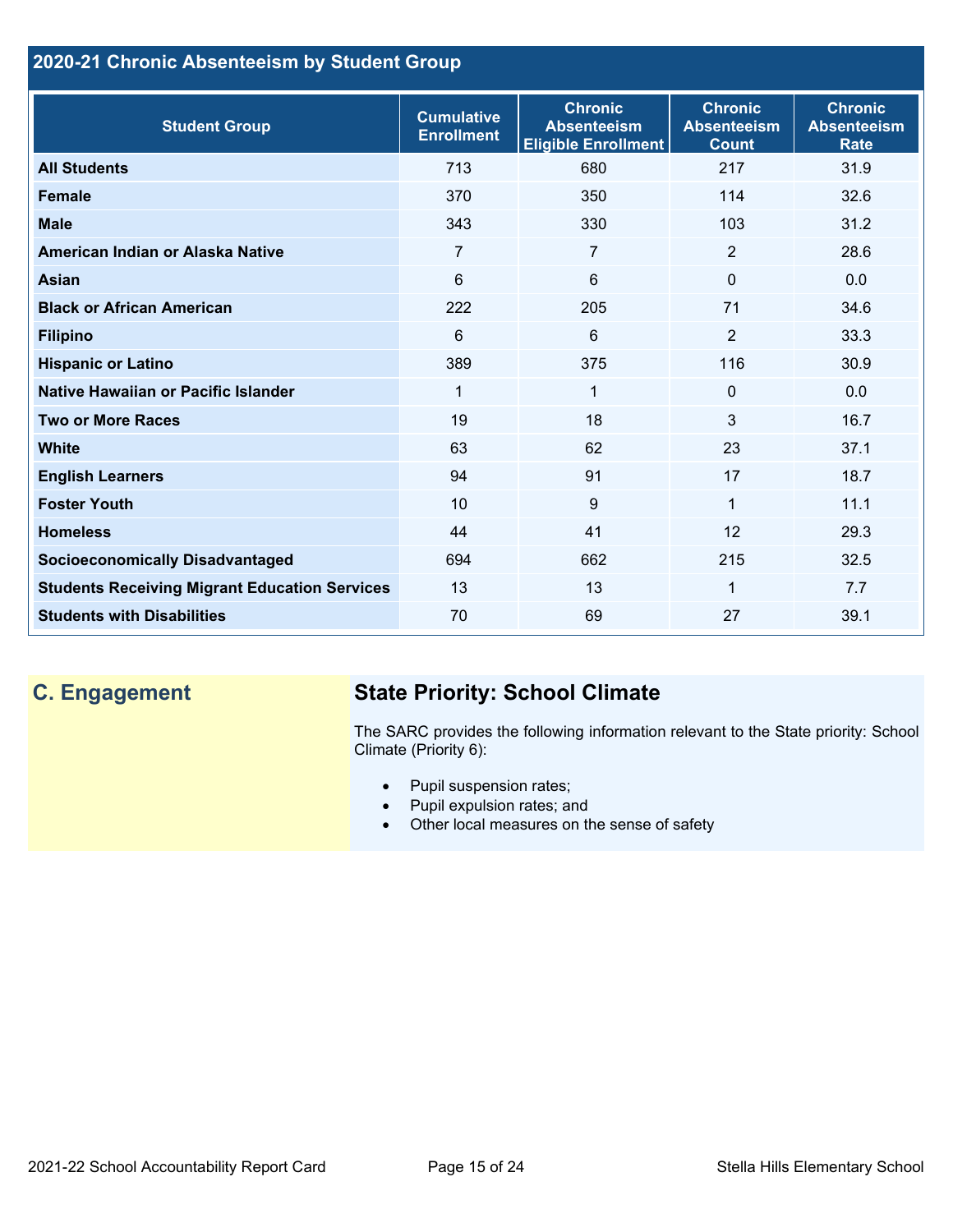# **Suspensions and Expulsions**

This table displays suspensions and expulsions data collected between July through June, each full school year respectively. Data collected during the 2020-21 school year may not be comparable to earlier years of this collection due to differences in learning mode instruction in response to the COVID-19 pandemic.

| <b>Subject</b>     | <b>School</b><br>2018-19 | <b>School</b><br>2020-21 | <b>District</b><br>2018-19 | <b>District</b><br>2020-21 | <b>State</b><br>2018-19 | <b>State</b><br>2020-21 |
|--------------------|--------------------------|--------------------------|----------------------------|----------------------------|-------------------------|-------------------------|
| <b>Suspensions</b> | 5.01                     | 0.00                     | 2.08                       | 0.03                       | 3.47                    | 0.20                    |
| <b>Expulsions</b>  | 0.00                     | 0.00                     | 0.06                       | 0.00                       | 0.08                    | 0.00                    |

This table displays suspensions and expulsions data collected between July through February, partial school year due to the COVID-19 pandemic. The 2019-2020 suspensions and expulsions rate data are not comparable to other year data because the 2019-2020 school year is a partial school year due to the COVID-19 crisis. As such, it would be inappropriate to make any comparisons in rates of suspensions and expulsions in the 2019-2020 school year compared to other school years.

| <b>Subject</b>     | <b>School</b><br>2019-20 | <b>District</b><br>2019-20 | <b>State</b><br>2019-20 |
|--------------------|--------------------------|----------------------------|-------------------------|
| <b>Suspensions</b> | 4.22                     | 1.43                       | 2.45                    |
| <b>Expulsions</b>  | 0.00                     | 0.01                       | 0.05                    |

# **2020-21 Suspensions and Expulsions by Student Group**

| <b>Student Group</b>                                 | <b>Suspensions Rate</b> | <b>Expulsions Rate</b> |
|------------------------------------------------------|-------------------------|------------------------|
| <b>All Students</b>                                  | 0.00                    | 0.00                   |
| <b>Female</b>                                        | 0.00                    | 0.00                   |
| <b>Male</b>                                          | 0.00                    | 0.00                   |
| American Indian or Alaska Native                     | 0.00                    | 0.00                   |
| Asian                                                | 0.00                    | 0.00                   |
| <b>Black or African American</b>                     | 0.00                    | 0.00                   |
| <b>Filipino</b>                                      | 0.00                    | 0.00                   |
| <b>Hispanic or Latino</b>                            | 0.00                    | 0.00                   |
| Native Hawaiian or Pacific Islander                  | 0.00                    | 0.00                   |
| <b>Two or More Races</b>                             | 0.00                    | 0.00                   |
| <b>White</b>                                         | 0.00                    | 0.00                   |
| <b>English Learners</b>                              | 0.00                    | 0.00                   |
| <b>Foster Youth</b>                                  | 0.00                    | 0.00                   |
| <b>Homeless</b>                                      | 0.00                    | 0.00                   |
| <b>Socioeconomically Disadvantaged</b>               | 0.00                    | 0.00                   |
| <b>Students Receiving Migrant Education Services</b> | 0.00                    | 0.00                   |
| <b>Students with Disabilities</b>                    | 0.00                    | 0.00                   |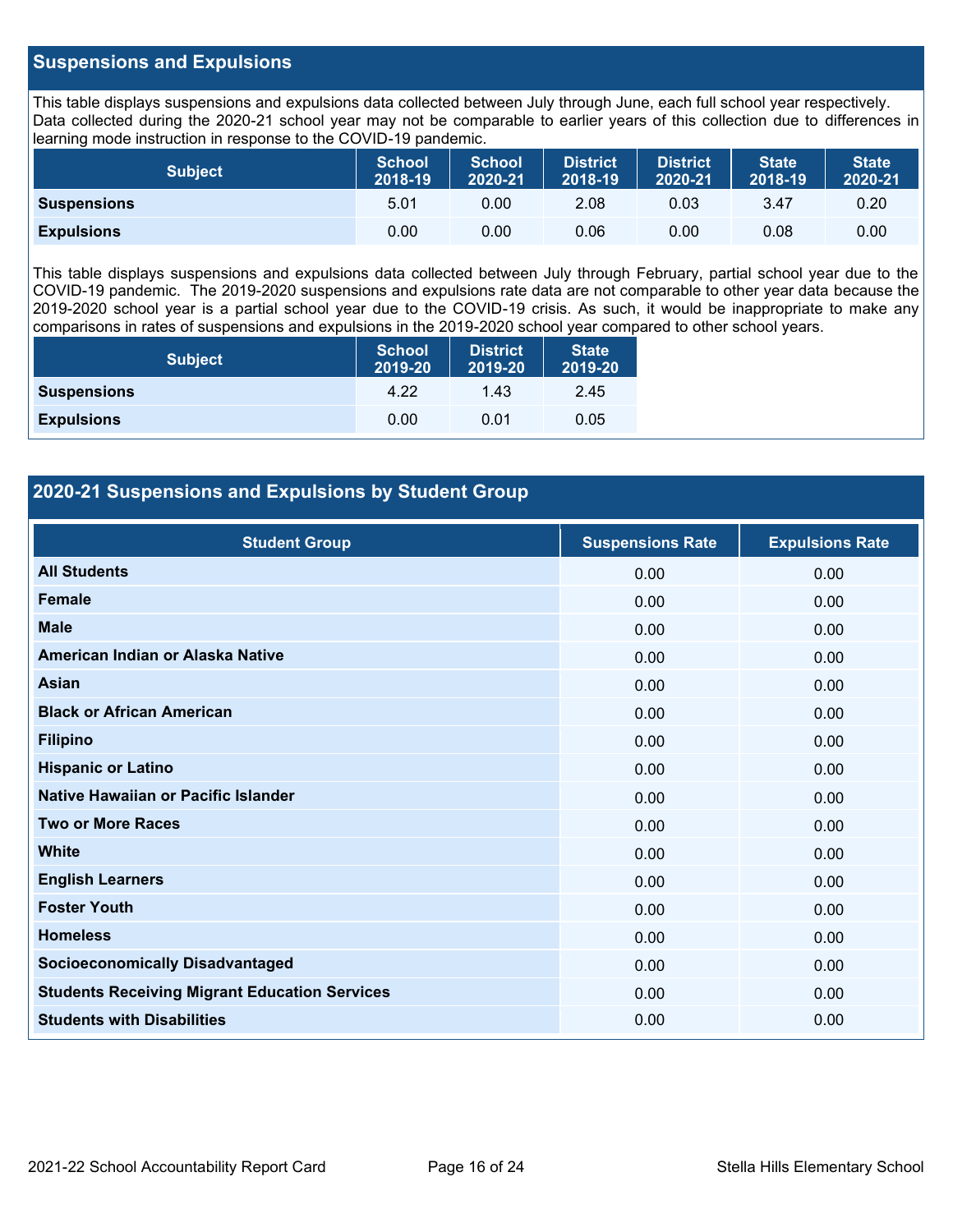### **2021-22 School Safety Plan**

Hills established its Comprehensive School Safety Plan in 1998. A law enforcement officer specializing in safety provided direction in the establishment of the School Safety Plan. Hills's School Safety Plan is current and is updated annually. The plan is reviewed every February at our School Site Council Meeting. During this meeting, all stakeholders are asked to provide input and approve the Safety Plan.

Key elements of Hills's School Safety Plan include the following: (a) routine and emergency disaster procedures; (b) suspension, and expulsion procedures; (c) teacher notification of pupils with a specific discipline history; (d) child abuse reporting procedures, (e) the district's sexual harassment policy; (f) school crime data; (g) the student dress code; (h) safe entrance and exit procedures; (i) the civil defense and disaster plan; and (j) discipline rules and procedures.

Our overall goal is to maintain a safe and orderly school environment conducive to learning.

The safety plan was approved by our school site council on January 19, 2021 and reviewed with staff on February 11, 2021.

# **D. Other SARC Information Information Required in the SARC**

The information in this section is required to be in the SARC but is not included in the state priorities for LCFF.

## **2018-19 Elementary Average Class Size and Class Size Distribution**

This table displays the 2018-19 average class size and class size distribution. The columns titled "Number of Classes" indicates how many classes fall into each size category (a range of total students per class). The "Other" category is for multigrade level classes.

| <b>Grade Level</b> | <b>Average</b><br><b>Class Size</b> | 1-20 Students | Number of Classes with   Number of Classes with   Number of Classes with<br>21-32 Students | 33+ Students |
|--------------------|-------------------------------------|---------------|--------------------------------------------------------------------------------------------|--------------|
| K                  | 15                                  | 8             |                                                                                            |              |
|                    | 19                                  | 5             |                                                                                            |              |
|                    | 21                                  |               | 4                                                                                          |              |
|                    | 22                                  |               | 4                                                                                          |              |
|                    | 24                                  |               | 4                                                                                          |              |
| 5                  | 22                                  |               | 3                                                                                          |              |
| 6                  |                                     |               |                                                                                            |              |
| <b>Other</b>       | 4                                   |               |                                                                                            |              |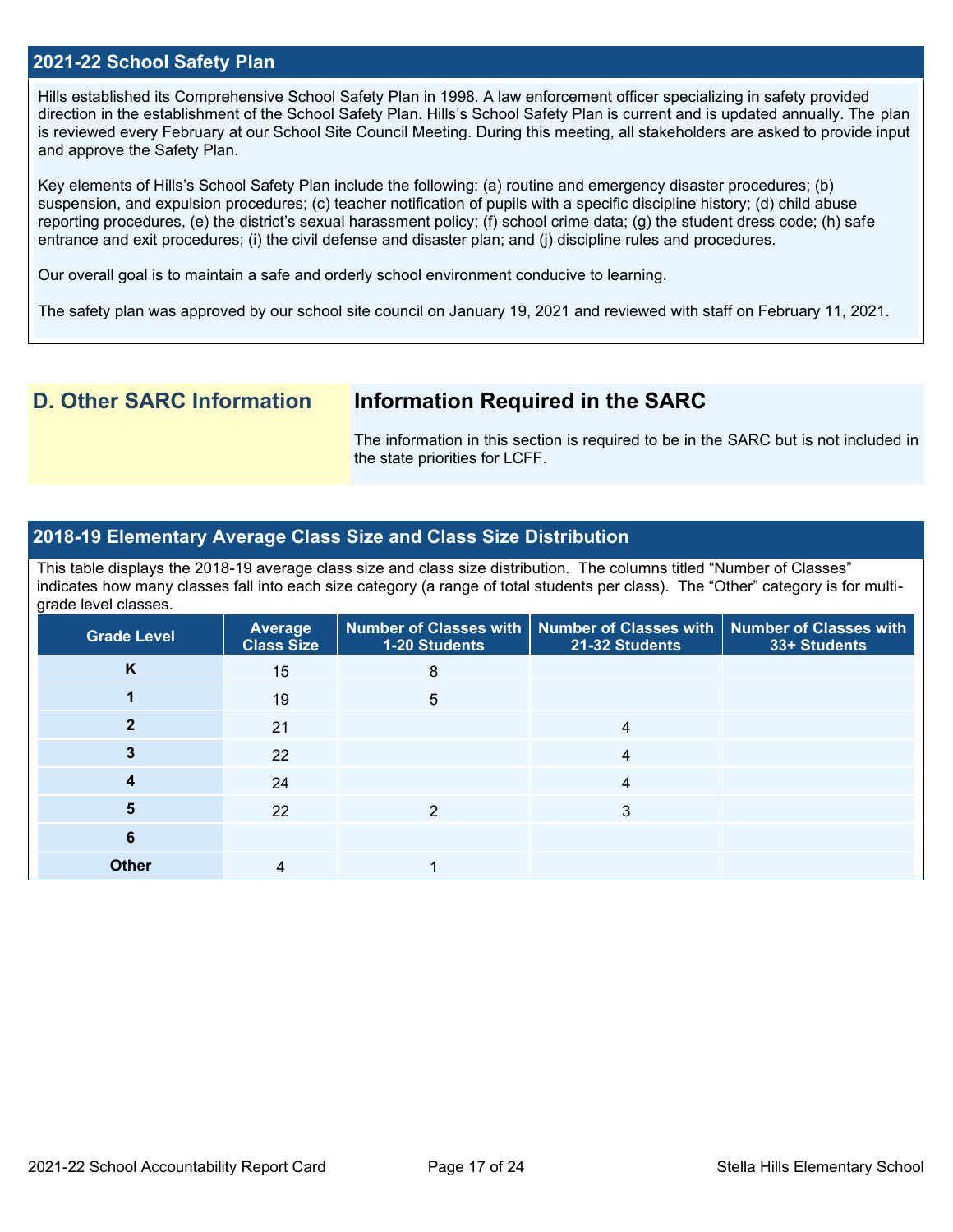## **2019-20 Elementary Average Class Size and Class Size Distribution**

This table displays the 2019-20 average class size and class size distribution. The columns titled "Number of Classes" indicates how many classes fall into each size category (a range of total students per class). The "Other" category is for multi-grade level classes.

| <b>Grade Level</b> | <b>Average</b><br><b>Class Size</b> | <b>Number of Classes with</b><br>1-20 Students | <b>Number of Classes with</b><br>21-32 Students | <b>Number of Classes with</b><br>33+ Students |
|--------------------|-------------------------------------|------------------------------------------------|-------------------------------------------------|-----------------------------------------------|
| K                  | 20                                  | 2                                              |                                                 |                                               |
|                    | 20                                  |                                                |                                                 |                                               |
|                    | 15                                  | 5                                              |                                                 |                                               |
|                    | 20                                  | $\mathfrak{p}$                                 | 2                                               |                                               |
|                    | 18                                  | 2                                              | 3                                               |                                               |
| 5                  | 17                                  | 4                                              |                                                 |                                               |
| 6                  | 18                                  | 2                                              | 4                                               |                                               |
| <b>Other</b>       | 11                                  | C                                              |                                                 |                                               |

## **2020-21 Elementary Average Class Size and Class Size Distribution**

This table displays the 2020-21 average class size and class size distribution. The columns titled "Number of Classes" indicates how many classes fall into each size category (a range of total students per class). The "Other" category is for multi-grade level classes.

| <b>Grade Level</b> | Average<br><b>Class Size</b> | 1-20 Students | Number of Classes with   Number of Classes with   Number of Classes with<br>21-32 Students | 33+ Students |
|--------------------|------------------------------|---------------|--------------------------------------------------------------------------------------------|--------------|
| K                  | 16                           | 6             |                                                                                            |              |
|                    | 22                           |               | 4                                                                                          |              |
|                    | 22                           |               |                                                                                            |              |
|                    | 20                           | 3             |                                                                                            |              |
|                    | 15                           | 3             | 3                                                                                          |              |
| 5                  | 20                           |               | 3                                                                                          |              |
| 6                  | 23                           |               | 3                                                                                          |              |
| <b>Other</b>       | 8                            | 9             |                                                                                            |              |

### **2020-21 Ratio of Pupils to Academic Counselor**

This table displays the ratio of pupils to Academic Counselor. One full time equivalent (FTE) equals one staff member working full time; one FTE could also represent two staff members who each work 50 percent of full time.

| <b>Title</b>                        | <b>Ratio</b> |
|-------------------------------------|--------------|
| <b>Pupils to Academic Counselor</b> |              |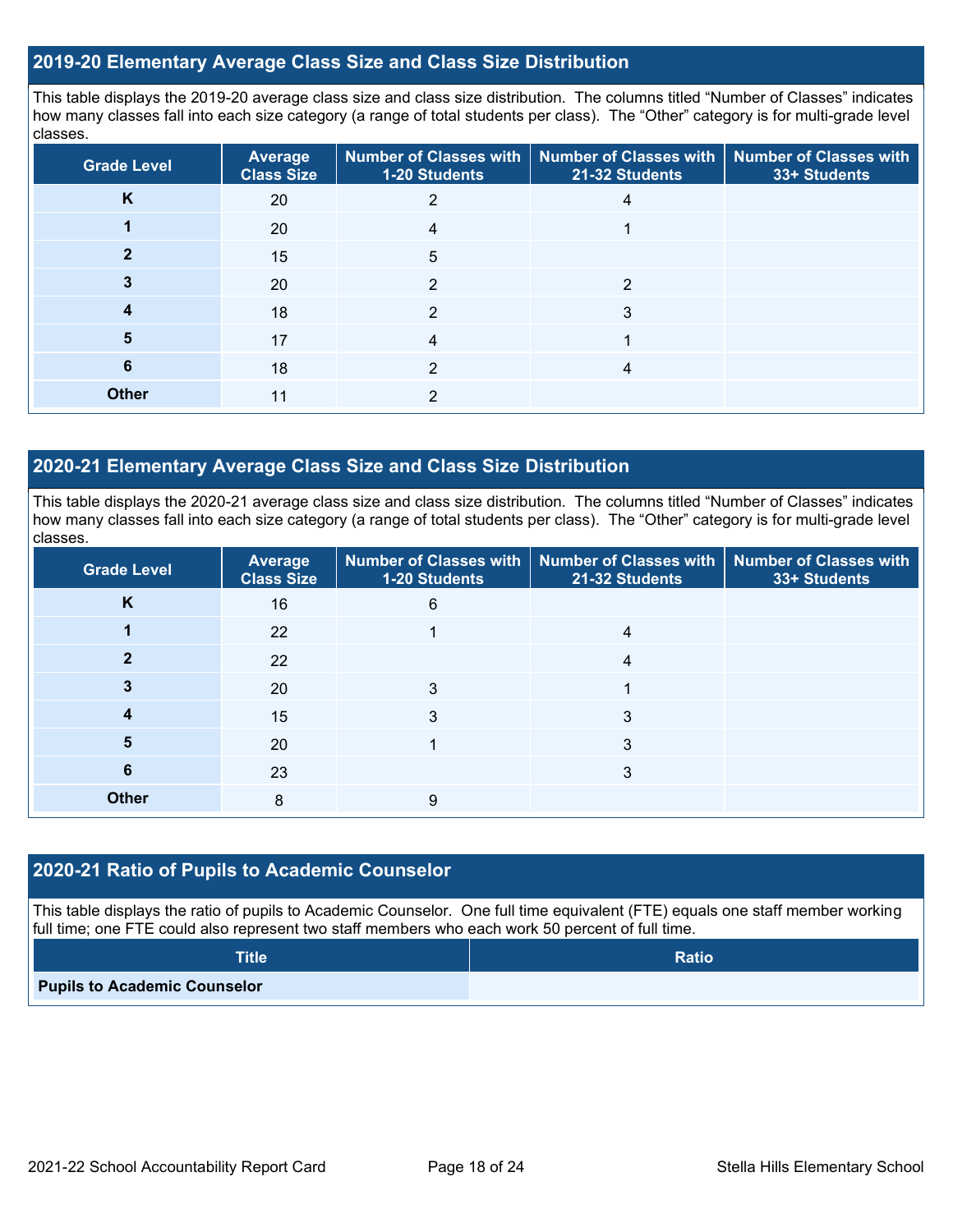# **2020-21 Student Support Services Staff**

This table displays the number of FTE support staff assigned to this school. One full time equivalent (FTE) equals one staff member working full time; one FTE could also represent two staff members who each work 50 percent of full time.

| <b>Title</b>                                                         | <b>Number of FTE Assigned to School</b> |
|----------------------------------------------------------------------|-----------------------------------------|
| <b>Counselor (Academic, Social/Behavioral or Career Development)</b> | 0                                       |
| Library Media Teacher (Librarian)                                    | $\mathbf{0}$                            |
| <b>Library Media Services Staff (Paraprofessional)</b>               | $\mathbf{0}$                            |
| <b>Psychologist</b>                                                  | $\mathbf{0}$                            |
| <b>Social Worker</b>                                                 | 0                                       |
| <b>Speech/Language/Hearing Specialist</b>                            |                                         |
| <b>Resource Specialist (non-teaching)</b>                            | $\Omega$                                |
| <b>Other</b>                                                         | 3.1                                     |

# **2019-20 Expenditures Per Pupil and School Site Teacher Salaries**

This table displays the 2019-20 expenditures per pupil and average teach salary for this school. Cells with N/A values do not require data.

| Level                                                | <b>Total</b><br><b>Expenditures</b><br><b>Per Pupil</b> | <b>Expenditures</b><br><b>Per Pupil</b><br>(Restricted) | <b>Expenditures</b><br><b>Per Pupil</b><br>(Unrestricted) | Average<br><b>Teacher</b><br><b>Salary</b> |
|------------------------------------------------------|---------------------------------------------------------|---------------------------------------------------------|-----------------------------------------------------------|--------------------------------------------|
| <b>School Site</b>                                   | \$9,940                                                 | \$2,080                                                 | \$7,860                                                   | \$81,298                                   |
| <b>District</b>                                      | N/A                                                     | N/A                                                     | \$3.176                                                   | \$75,963                                   |
| <b>Percent Difference - School Site and District</b> | N/A                                                     | N/A                                                     | 84.9                                                      | 6.8                                        |
| <b>State</b>                                         |                                                         |                                                         | \$8,444                                                   | \$85,863                                   |
| <b>Percent Difference - School Site and State</b>    | N/A                                                     | N/A                                                     | $-7.2$                                                    | $-5.5$                                     |

# **2020-21 Types of Services Funded**

TITLE I After School Program Migrant Ed. State Pre-K Special Ed. FFVP School Site Supplemental Funds NSLP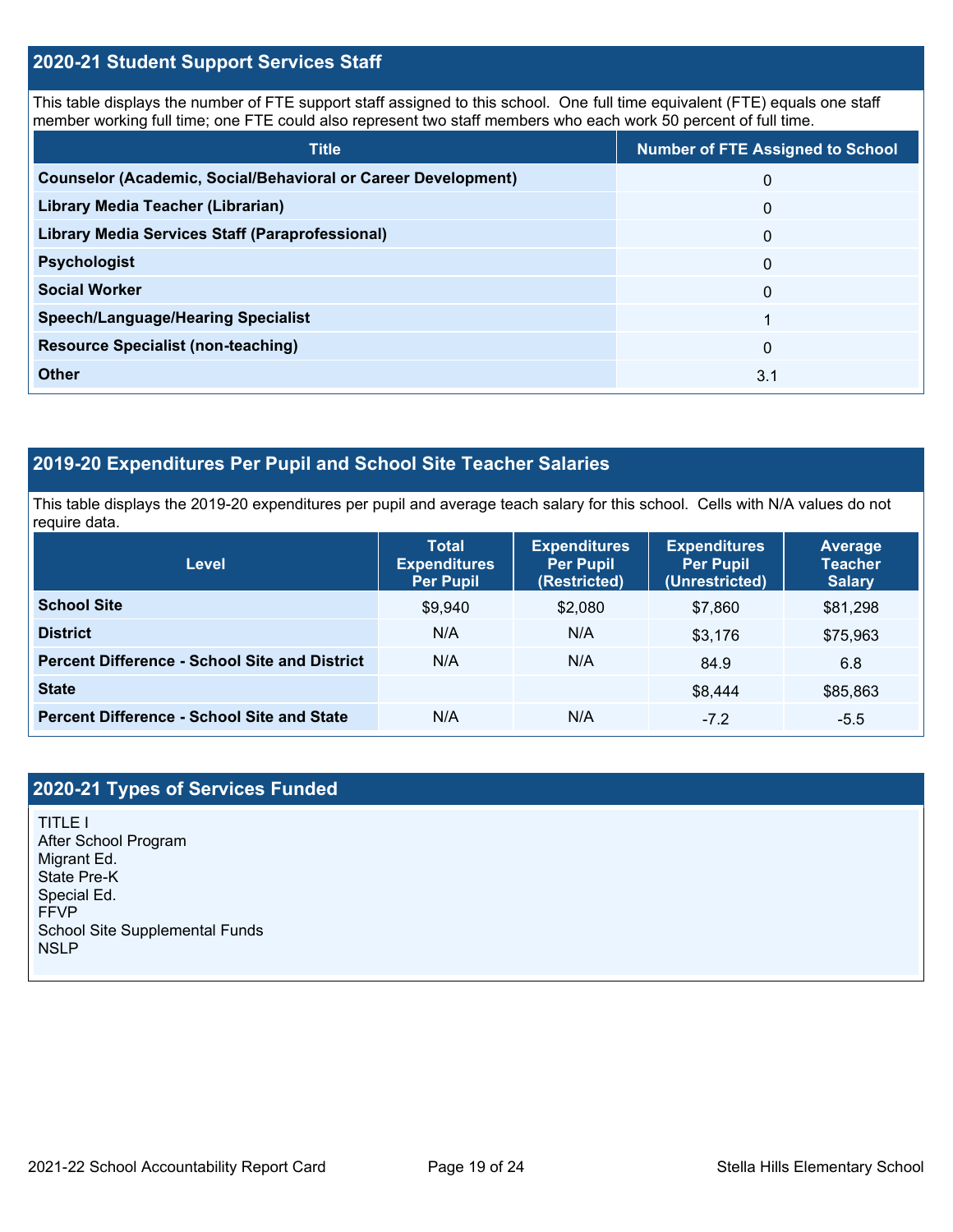# **2019-20 Teacher and Administrative Salaries**

This table displays the 2019-20 Teacher and Administrative salaries. For detailed information on salaries, see the CDE Certification Salaries & Benefits web page at [http://www.cde.ca.gov/ds/fd/cs/.](http://www.cde.ca.gov/ds/fd/cs/)

| Category                                             | <b>District</b><br><b>Amount</b> | <b>State Average</b><br>for Districts<br>in Same Category |
|------------------------------------------------------|----------------------------------|-----------------------------------------------------------|
| <b>Beginning Teacher Salary</b>                      | \$50,328                         | \$52,060                                                  |
| <b>Mid-Range Teacher Salary</b>                      | \$75,872                         | \$84,043                                                  |
| <b>Highest Teacher Salary</b>                        | \$100,272                        | \$107,043                                                 |
| <b>Average Principal Salary (Elementary)</b>         | \$144,130                        | \$133,582                                                 |
| <b>Average Principal Salary (Middle)</b>             | \$142,165                        | \$138,803                                                 |
| <b>Average Principal Salary (High)</b>               | \$0                              | \$133,845                                                 |
| <b>Superintendent Salary</b>                         | \$265,178                        | \$240,628                                                 |
| <b>Percent of Budget for Teacher Salaries</b>        | 30%                              | 35%                                                       |
| <b>Percent of Budget for Administrative Salaries</b> | 5%                               | 5%                                                        |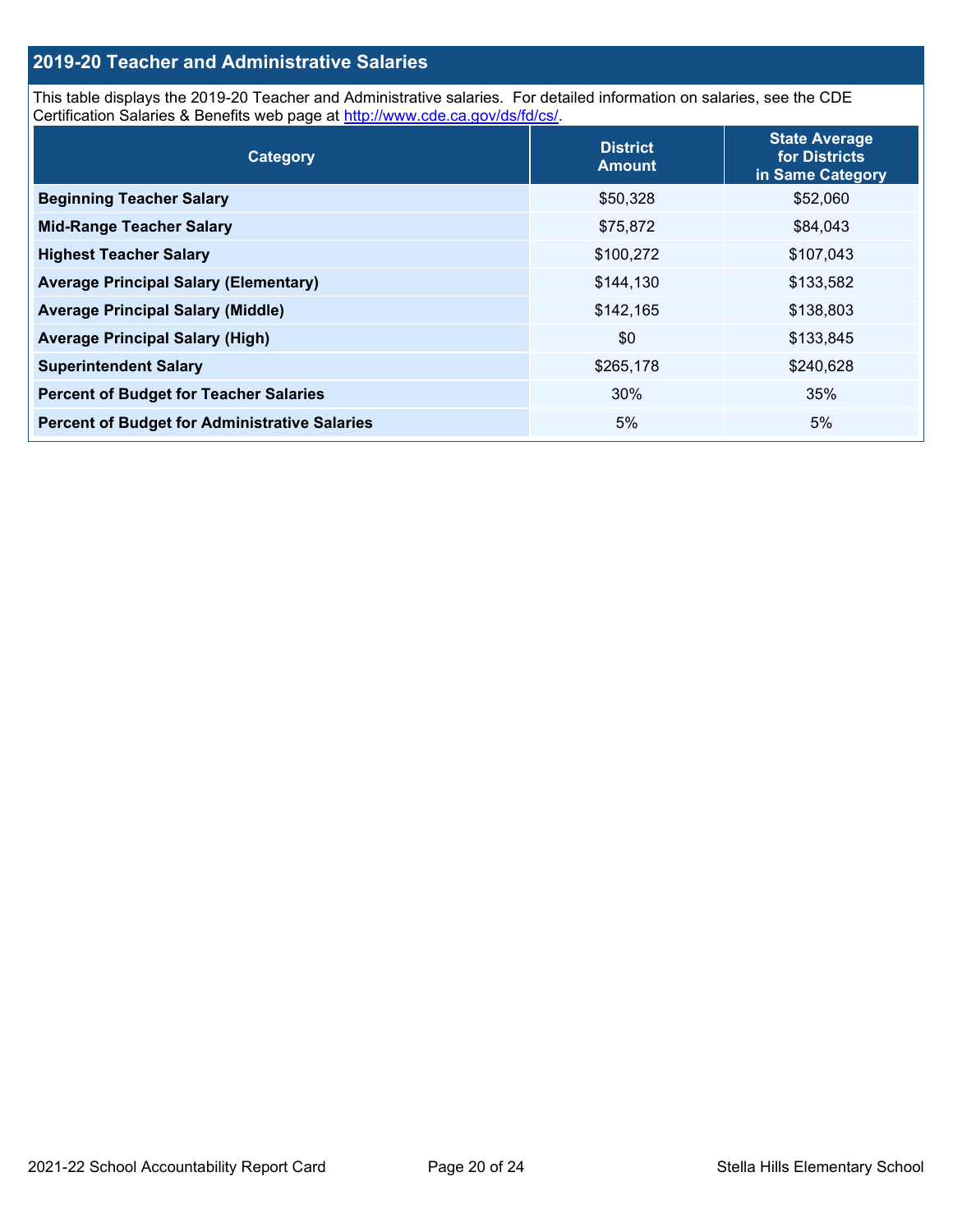### **Professional Development**

Professional development is designed to provide continuous learning opportunities for administrators, teachers, and classified personnel. Training opportunities affirm the basic philosophy of education that learning is a lifelong process that contributes to the well-being of the students, teachers, administrators, and community. Professional Development is an essential component of effective instruction and student learning.

All training revolves around identified needs of students and adults for the purpose of the improvement of instruction and increasing content knowledge. Central to all training are student achievement data, district focus areas, the Common Core State Standards, the state adopted standards-based instructional materials, and strategies to effectively teach the academic content standards to all students.

During 2020-2021, school year district professional development focused on virtual instruction due to the pandemic. In preparation of the school year, teachers were offered three full days of professional development during the summer. Regularly scheduled office hours and focused professional development was provided on a monthly basis during the school year. Topics addressed navigating platforms being used during virtual learning, increasing student engagement and addressing the common core state standards through distance learning.

Additional support was provided by academic coaches and district specialists for reading/language arts, mathematics, science, writing and social emotional learning. The district provided time and resources for collaboration, planning, and professional development. Additionally, professional development on Multi-Tiered Systems of Support and Support to school and district teams.

Teachers new to the District received four days of professional development prior to the beginning of the school year focused on orientation to District and school site policies and services, Common Core State Standards, classroom management, curriculum and pacing, using technology and setting up the classroom. Teachers in their second year with the District received two days of professional development prior to the beginning of the school year provided by the school site and focused on improving best practices.

New teachers with California preliminary credentials received professional development through the Bakersfield City School District (BCSD) Teacher Induction Program (TIP). The focus of BCSD TIP is being mentored by an experienced teacher, growing in the California Standards for the Teaching Profession (CSTP) and meeting the California Induction standards. The culmination of TIP is the recommendation for the CA Clear Credential. Each TIP teacher was assigned a veteran teacher who served as a mentor. The mentors received on-going professional development in coaching/mentoring strategies, instructional strategies, and guiding cycles of inquiry. Professional development was provided through individual mentoring, monthly meetings, and after-school workshops.

Intern teachers received professional development at monthly meetings focusing on the initial teaching skills of the CSTP including classroom management, lesson planning, assessment, and establishing a climate that is conducive to student achievement. Each Intern was assigned a mentor that provided day-to-day support in these areas as well as advisement toward meeting credential requirements. Mentors received monthly professional development in meeting the needs of Intern teachers. Interns also received coursework and supervision from universities partnered with BCSD to provide the Intern Program.

Teachers on Short Term Staffing Permits (STSPs) were provided mentors and monthly trainings on beginning pedagogy and best teaching practices. Each teacher on a STSP designed a plan to meet requirements to move to a CA Intern or Preliminary Credential. Support was provided for required testing and BCSD staff worked closely with university partners to ensure teachers on permits were taking prerequisite requirements to move to credentials.

Teachers on Provisional Intern Permits (PIPs) were provided a weekly cohort meeting focused on beginning pedagogy. Two cohort meetings occurred weekly to allow teachers on a PIP to work around university course schedules. Support was provided for required testing and BCSD staff worked closely with university partners to ensure teachers on permits were taking prerequisite requirements to move to credentials.

This table displays the number of school days dedicated to staff development and continuous improvement.

| <b>Subiect</b>                                                                  |  | 2019-20   2020-21   2021-22 |
|---------------------------------------------------------------------------------|--|-----------------------------|
| Number of school days dedicated to Staff Development and Continuous Improvement |  |                             |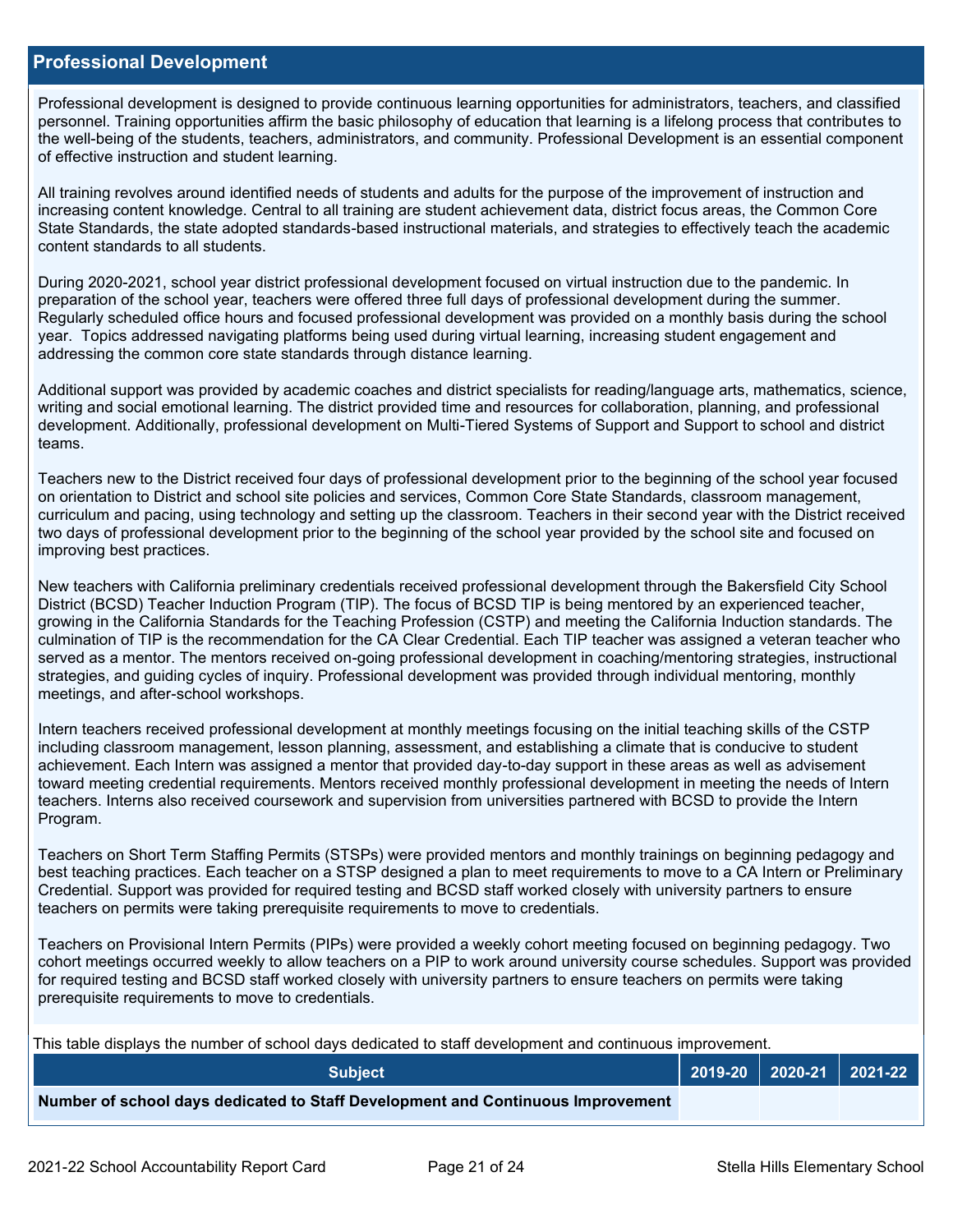# **Bakersfield City School District 2020-21 Local Accountability Report Card (LARC) Addendum**

# **Local Accountability Report Card (LARC) Addendum**

**2020-21 Local Accountability Report Card (LARC) Addendum Overview**



On July 14, 2021, the California State Board of Education (SBE) determined that the California Department of Education (CDE) will use the SARC as the mechanism to conduct a one-time data collection of the LEA-level aggregate test results of all school's local assessments administered during the 2020–2021 school year in order to meet the federal Every Students Succeeds Act (ESSA) reporting requirement for the Local Educational Agency Accountability Report Cards (LARCs).

Each local educational agency (LEA) is responsible for preparing and posting their annual LARC in accordance with the federal ESSA. As a courtesy, the CDE prepares and posts the LARCs on behalf of all LEAs.

Only for the 2020–2021 school year and the 2020–2021 LARCs, LEAs are required to report their aggregate local assessments test results at the LEA-level to the CDE by populating the tables below via the SARC. These data will be used to meet the LEAs' federal requirement for their LARCs. Note that it is the responsibility of the school and LEA to ensure that all student privacy and suppression rules are in place when reporting data in Tables 3 and 4 in the Addendum, as applicable.

The tables below are not part of the SBE approved 2020–2021 SARC template but rather are the mechanism by which these required data will be collected from LEAs.

For purposes of the LARC and the following tables, an LEA is defined as a school district, a county office of education, or a direct funded charter school.

| <b>2021-22 District Contact Information</b> |                                         |  |  |  |
|---------------------------------------------|-----------------------------------------|--|--|--|
| <b>District Name</b>                        | <b>Bakersfield City School District</b> |  |  |  |
| <b>Phone Number</b>                         | 661-631-4600                            |  |  |  |
| Superintendent                              | Mark Luque                              |  |  |  |
| <b>Email Address</b>                        | supt@bcsd.com                           |  |  |  |
| <b>District Website Address</b>             | www.bcsd.com                            |  |  |  |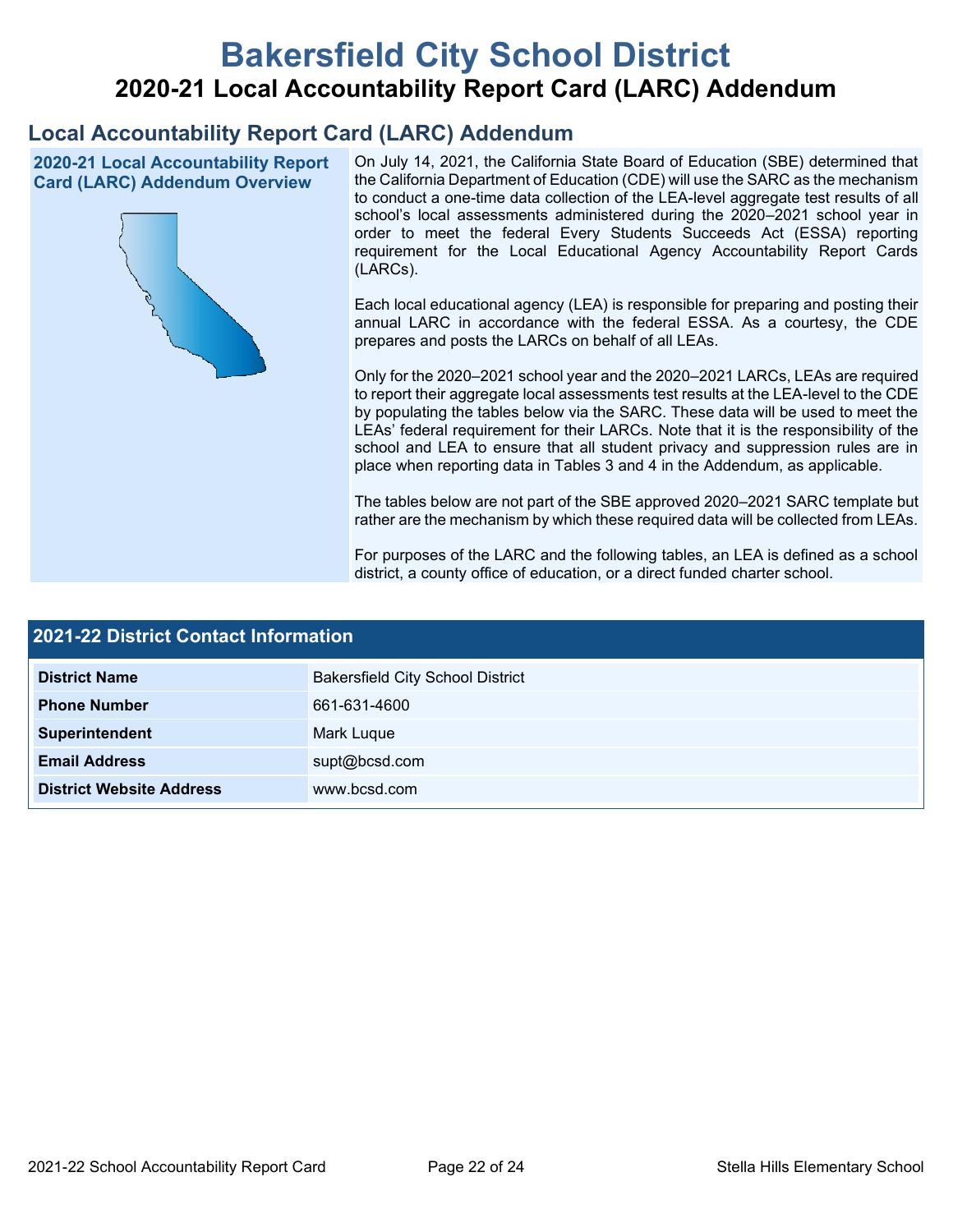# **2020-21 CAASPP Test Results in ELA by Student Group**

This table displays CAASPP test results in ELA by student group for students grades three through eight and grade eleven taking and completing a state-administered assessment. The CDE will populate this table for schools in cases where the school administered the CAASPP assessment. In cases where the school administered a local assessment instead of CAASPP, the CDE will populate this table with "NT" values, meaning this school did not test students using the CAASPP. See the local assessment(s) table for more information.

| <b>CAASPP</b><br><b>Student Groups</b>               | <b>CAASPP</b><br><b>Total</b><br><b>Enrollment</b> | <b>CAASPP</b><br><b>Number</b><br><b>Tested</b> | <b>CAASPP</b><br><b>Percent</b><br><b>Tested</b> | <b>CAASPP</b><br><b>Percent</b><br><b>Not Tested</b> | <b>CAASPP</b><br><b>Percent</b><br>Met or<br><b>Exceeded</b> |
|------------------------------------------------------|----------------------------------------------------|-------------------------------------------------|--------------------------------------------------|------------------------------------------------------|--------------------------------------------------------------|
| <b>All Students</b>                                  | 19655                                              | <b>NT</b>                                       | <b>NT</b>                                        | <b>NT</b>                                            | <b>NT</b>                                                    |
| <b>Female</b>                                        | 9598                                               | <b>NT</b>                                       | <b>NT</b>                                        | <b>NT</b>                                            | <b>NT</b>                                                    |
| <b>Male</b>                                          | 10055                                              | <b>NT</b>                                       | <b>NT</b>                                        | <b>NT</b>                                            | <b>NT</b>                                                    |
| American Indian or Alaska Native                     | 102                                                | <b>NT</b>                                       | <b>NT</b>                                        | <b>NT</b>                                            | <b>NT</b>                                                    |
| <b>Asian</b>                                         | 153                                                | <b>NT</b>                                       | <b>NT</b>                                        | <b>NT</b>                                            | <b>NT</b>                                                    |
| <b>Black or African American</b>                     | 1554                                               | <b>NT</b>                                       | <b>NT</b>                                        | <b>NT</b>                                            | NT                                                           |
| <b>Filipino</b>                                      | 67                                                 | <b>NT</b>                                       | <b>NT</b>                                        | <b>NT</b>                                            | <b>NT</b>                                                    |
| <b>Hispanic or Latino</b>                            | 15770                                              | <b>NT</b>                                       | <b>NT</b>                                        | <b>NT</b>                                            | <b>NT</b>                                                    |
| Native Hawaiian or Pacific Islander                  | 20                                                 | <b>NT</b>                                       | <b>NT</b>                                        | <b>NT</b>                                            | <b>NT</b>                                                    |
| <b>Two or More Races</b>                             | 324                                                | <b>NT</b>                                       | <b>NT</b>                                        | <b>NT</b>                                            | <b>NT</b>                                                    |
| <b>White</b>                                         | 1665                                               | <b>NT</b>                                       | <b>NT</b>                                        | <b>NT</b>                                            | <b>NT</b>                                                    |
| <b>English Learners</b>                              | 4700                                               | <b>NT</b>                                       | <b>NT</b>                                        | <b>NT</b>                                            | <b>NT</b>                                                    |
| <b>Foster Youth</b>                                  | 173                                                | <b>NT</b>                                       | <b>NT</b>                                        | <b>NT</b>                                            | <b>NT</b>                                                    |
| <b>Homeless</b>                                      | 1436                                               | <b>NT</b>                                       | <b>NT</b>                                        | <b>NT</b>                                            | <b>NT</b>                                                    |
| <b>Military</b>                                      | 14                                                 | <b>NT</b>                                       | <b>NT</b>                                        | <b>NT</b>                                            | <b>NT</b>                                                    |
| <b>Socioeconomically Disadvantaged</b>               | 18281                                              | <b>NT</b>                                       | <b>NT</b>                                        | <b>NT</b>                                            | <b>NT</b>                                                    |
| <b>Students Receiving Migrant Education Services</b> | 630                                                | <b>NT</b>                                       | <b>NT</b>                                        | <b>NT</b>                                            | NT                                                           |
| <b>Students with Disabilities</b>                    | 2350                                               | <b>NT</b>                                       | <b>NT</b>                                        | <b>NT</b>                                            | NT                                                           |